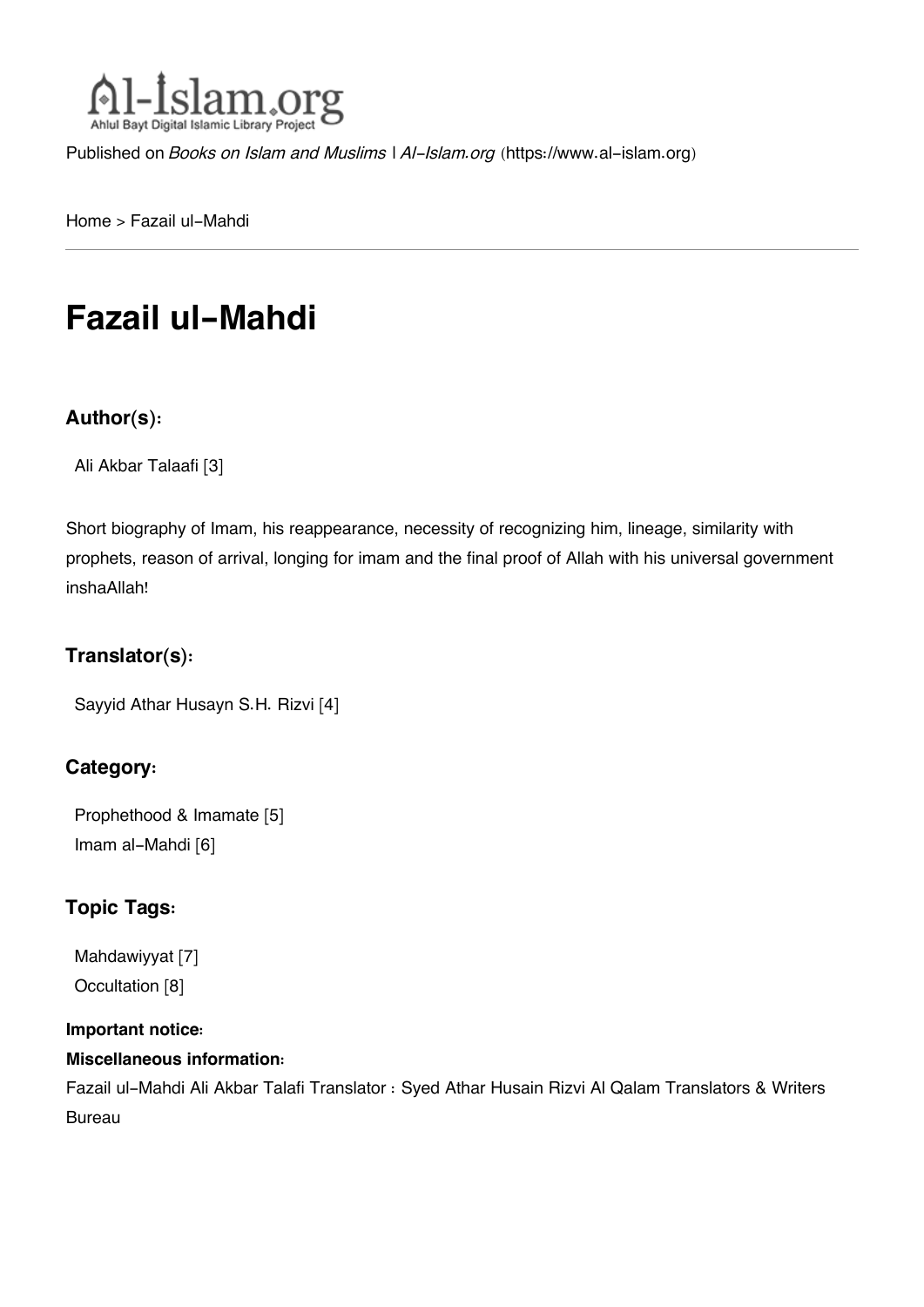## **From the Author**

#### *In the Name of Allah, The Beneficient, The Merciful*

*"Allah only desires to keep away the uncleanness from you, O people of the House! and to purify you a through purifying." (Sura Ahzab 33:33)*

The Lord of the worlds honoured the Holy Prophet (S) and his Ahlul Bayt (as) with the robe of infallibility and purity; and thus never did they waver

from the right path. We could only achieve salvation and perfection if we follow the example set by them. They are such exemplary personalities that they have

no peer on the road of guidance.

However in order to achieve this aim we must refer to the authoritative books of the scholars of Islam. So that we can easily understand the lofty position of this exalted Family, and their incomparable knowledge and deeds.

The aim of this booklet is to educate the Muslim masses about Ahlul Bayt (as) and especially for the youth who can profit greatly by this endeavour. Each chapter of this booklet begins with a brief historical introduction followed by the virtues and excellences of the exalted 'family'.

It must be mentioned that the virtues of Ahlul Bayt (a.s.) are such that no amount of words could suffice.

*However If you cannot draw all the water of the sea.*

*At least obtain enough of it to quench your thirst*. (Persian Couplet).

A cue is sufficient for those who understand. We have attempted to glean from the corpus of ahadith only those traditions which are considered authentic and reliable, so as to enable the reader to derive maximum benefits.

It is hoped that the radiance of these divine personalities will light up our life, and that we may be included among their helpers.

May Allah hasten the reappearance of the last of them, Hazrat Mahdi (aj)

**Ali Akber Talafi**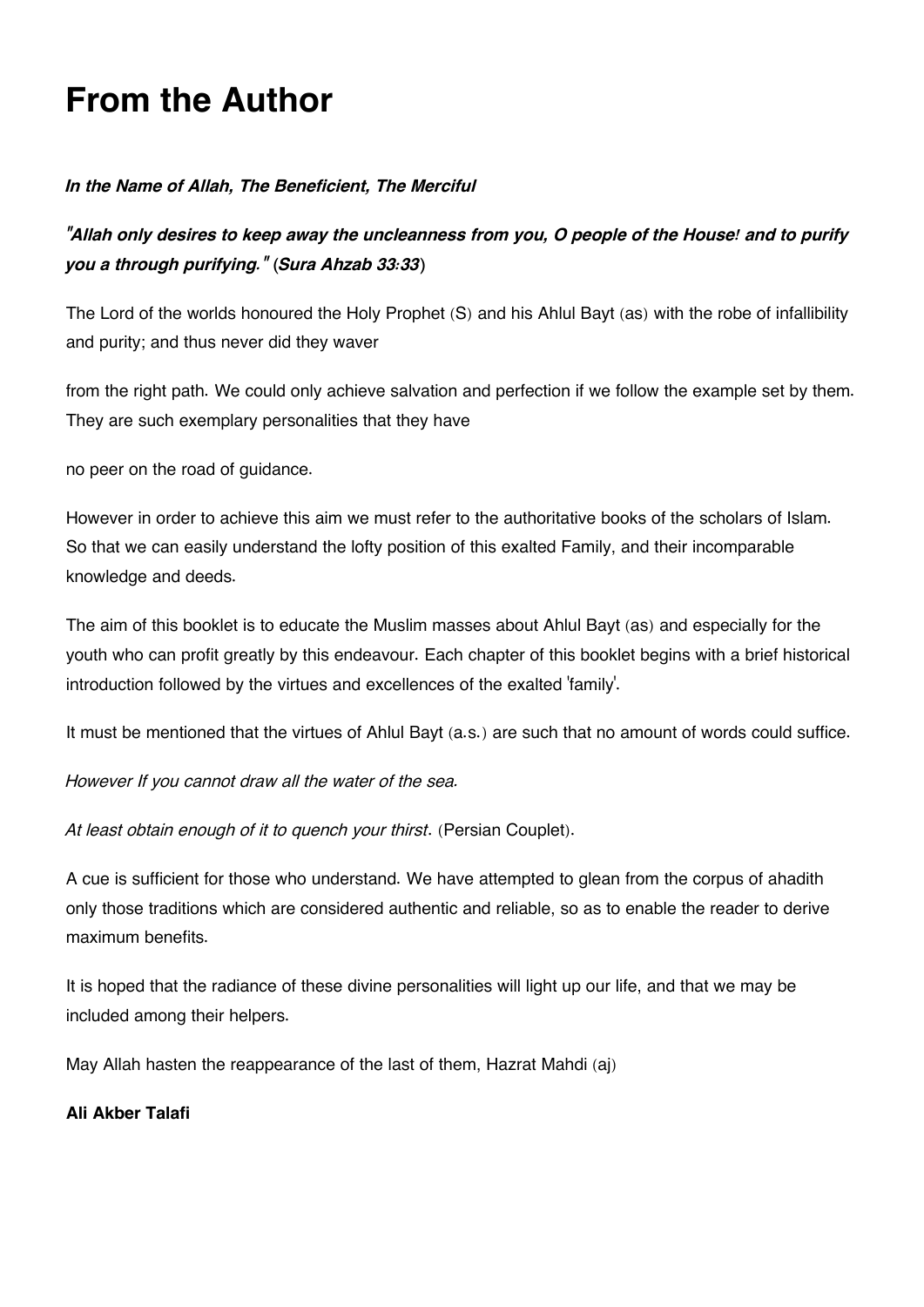## **A Short Biography of Imam Mahdi (aj)**

<span id="page-2-0"></span>Hazrat Imam Mahdi (aj) is the twelfth and last of the chain of the Purified Imams (as) and the divine successors. He was born at the time of dawn, on Friday the 15th of Shaban 255 A.H. in the city of Samarrah[1](#page-5-0).

<span id="page-2-1"></span>His respected father is Imam Hasan al-Askari (as). His beloved mother is Janab al-Nargis Khatoon (ra). She was the descendant of the Caesar of Rome from her father's side and from her mother's side she had descended from shamoon the vicegerant of Hazrat Isa (as).[2](#page-5-1)

<span id="page-2-2"></span>This exalted personality has the same name and kunniyat (agnomen) as the Holy Prophet (S). His titles are Mahdi, Hujjat, Qaem, Montazer, Sahibuzzaman and Khalaf al-saleh. His most famous honourific however is Al-Mahdi (aj).[3](#page-5-2)

<span id="page-2-3"></span>Ibn Khallikaan writes; "His well-known title is Hujjat. The shias know him by the titles, Montazar, Qaem and Mahdi"[4](#page-5-3)

<span id="page-2-4"></span>The great scholar Mohaddith al-Noori has collected 182 titles of Imam Mahdi (aj) from the Islamic texts. Each of these titles signify each of his virtuous qualities.[5](#page-5-4)

The tyrant Abbasid rulers were aware of the prophecies of the Holy Prophet (S). That the son of Imam Hasan al-Askari (as) by the name of Mahdi will appear to remove all kinds of corruption and tyranny; hence they planned to eliminate the child when he is bom. Due to this the birth of Imam Mahdi (aj) was kept a secret like that of Hazrat Ibrahim (as). So much so that except for the most trusted of the shias and his own family, no one knew of the existence of Hazrat (as). In spite of this whenever there was an opportunity, Imam Hasan al-Askari (as) showed his son to his trustworthy followers; that in future they may follow him. This was in order that the shias may remain firm upon the right path, and not be led astray. A servant Abu Ghanim says:

"Abu Muhammad (as) has a son whose name is Muhammad." On the third day of his birth he brought him before his companions and said:

<span id="page-2-5"></span>"After me he is your Master of the affair, he is my successor, he is the same 'Qaem', who is awaited by alt When the earth will be fraught with injustice and oppression then he will reappear and fill the earth with justice and righteousness."[6](#page-5-5)

<span id="page-2-6"></span>The early years of his life were spent in the usual way. When he was in his fifth year, he lost his respected father.[7](#page-5-6)

After this tragic event the responsibility of guiding the shias was transferred upon him. At this time, Hazrat (as) possessed all the qualities and the divine knowledge that was bestowed upon the previous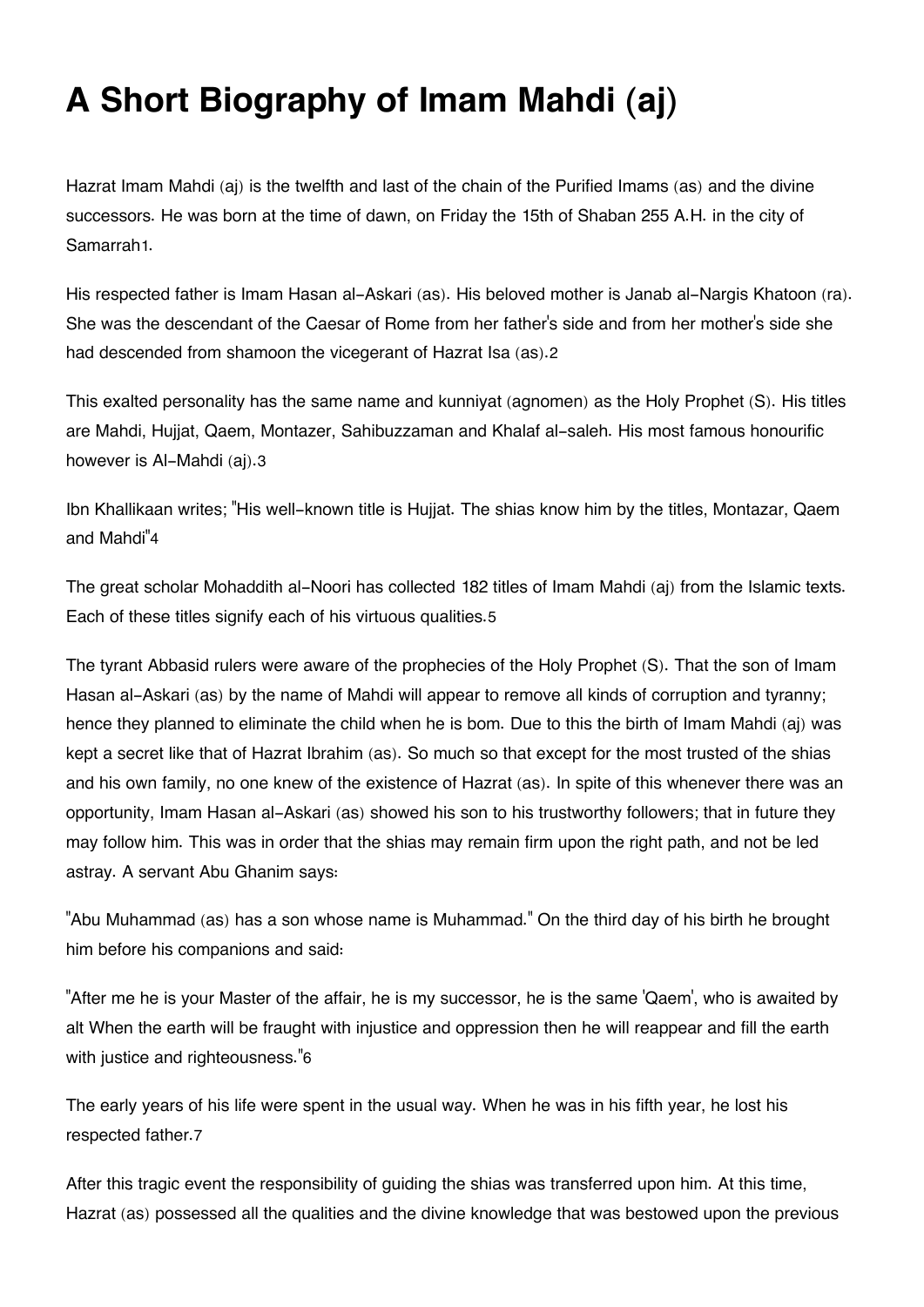<span id="page-3-0"></span>Imams (as), by the Almighty. In the same way as Hazrat Yahya (as) in his childhood and Hazrat Isa (as) in his infancy was favoured with the divine office of Prophethood by Allah.[8](#page-5-7)

Although all the Imams (as) were holding the divine office of wilayat, the efforts of the enemies to eliminate the twelfth Imam (as) were maximum. Hence Imam az-Zaman (as) was entrusted to ghaibat and being away from the sight of people, he had to fulfill all the duties of an Imam.

It is said that the concealed life of Hazrat Mahdi (aj) is not something extraordinary. Rather, in the life of so many Prophets (as) and even Imams (as) it is seen, that they were at some time, in concealment from the people. The Holy Quran records the concealment of various prophets (as) like Hazrat Ibrahim (as)[9](#page-5-8), Hazrat Musa (as)[10](#page-5-9) and Hazrat Isa (as)[11](#page-5-10).

<span id="page-3-1"></span>The Holy Prophet (S) and the Imams (as) had pointed out to the people the imminent occultation of their last proof (Imam Mahdi-aj), so that no doubt or misunderstanding should remain, regarding this problem.

The occultation (Ghaibat) of the twelfth Imam consists of two phases: one is Ghaibat al-Sughra (The lesser occultation) and the second is Ghaibat al-Kubra (The greater occultation). Imam Ja'far as Sadiq (as) said:

<span id="page-3-2"></span>'There are two occultations for Qaem. One is short and the other prolonged. In the short occultation only the special shias will know of his whereabouts. And in the longer occultation only his trustworthy servants will know where he is"[12](#page-5-11)

<span id="page-3-3"></span>According to the well-known reports, the lesser occultation (ghaibat al-sugra) commenced from the year of his Imamat in 260 A.H and continued for 69 years. Some of the scholars like Shaykh Mufeed and Syed Mohsin Amin Amili maintain that ghaibat al-sugra began right from the time of his birth.[13](#page-5-12)

Because, even in those early years, Hazrat (aj) was concealed from the common people. According to this method, the period of ghaibat al-sugra comes to seventy four years.

During the period of ghaibat al-sugra. Imam Mahdi (aj) himself appointed his deputies from among the righteous shias. Four of them succeeded each other and continued to fulfill the duty of intermediaries. These four personalities conveyed the questions and problems to Imam (aj) and brought back the Imam's (aj) answers for the people. The first of these deputies was Janab Abu Amroo Usman Bin Saeed Amri. Before this he was a representative of Imam Hasan al Askari (as)[14](#page-6-0)

<span id="page-3-4"></span>Shaykh Tusi writes: "On the fortieth day the shias were sitting in the company of Imam Hasan al-Askari (as), when Imam Askari (as) wished that they recognise his Hujyat after him..... Suddenly a handsome child was brought before them. He resembled Abu Muhammad (as).

Then Imam al-Askari (as) said: "He is your Imam after me. And my successor upon you. Obey him, and do not go astray after me (after my death), otherwise your religion shall be destroyed and you will be annihilated. Know that, after today you shall not see him, even if you spend your whole life for it. Hence,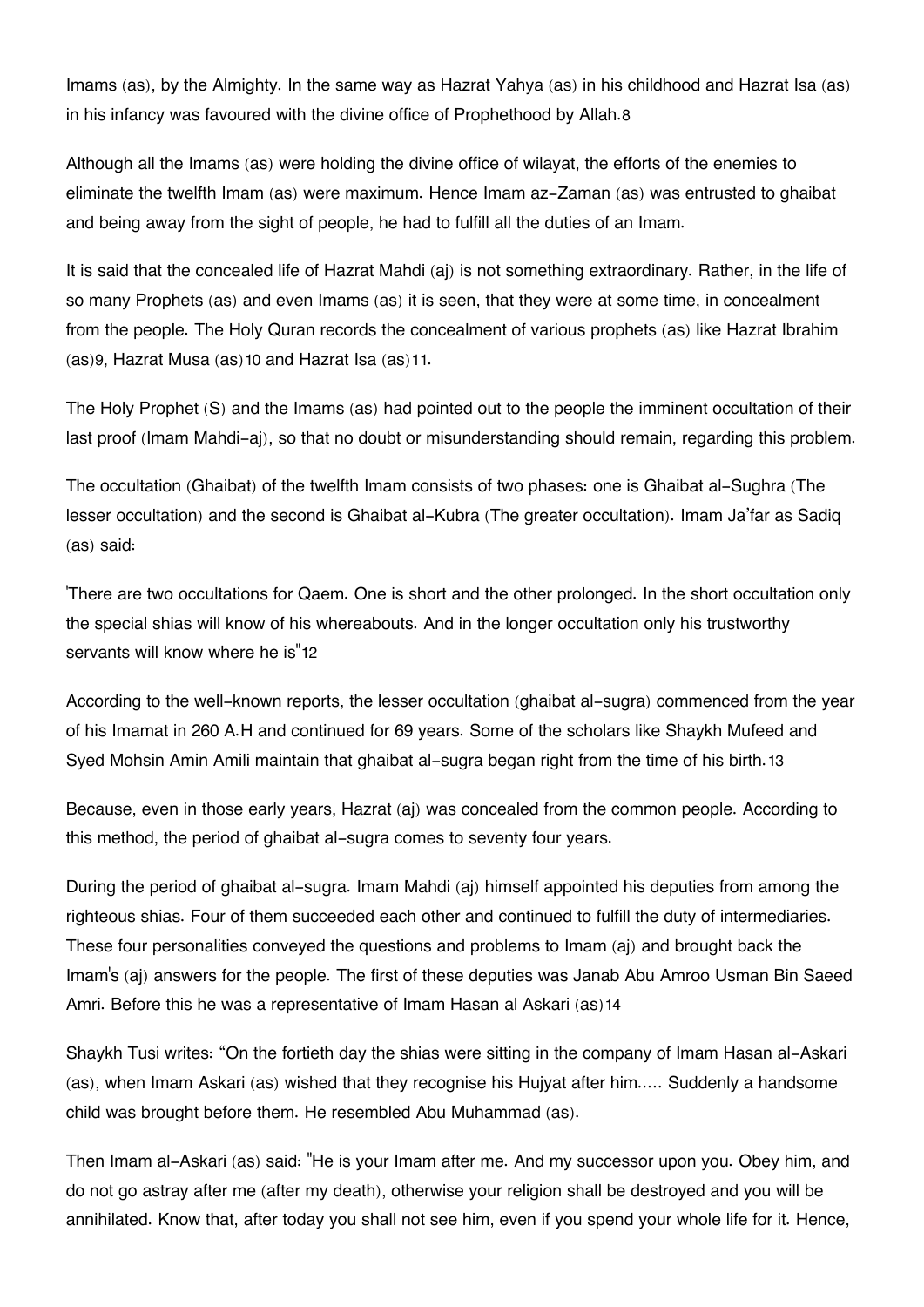<span id="page-4-0"></span>accept what Usman tells you, obey his commands and listen to what he says. Because he is the representative of your Imam and holds the responsibility.[15](#page-6-1)

<span id="page-4-1"></span>After the death of Usman bin Saeed, his pious son, Muhammad bin Usman succeeded his father upon the post of the deputyship of Imam az-Zaman (aj).[16](#page-6-2)

<span id="page-4-2"></span>Shaikh Tusi has recorded the letters sent by Imam Hasan al Askari (as) and Imam Mahdi (aj) to Usman bin Saeed and his son Abu Jafar Muhammad ibne Usman for the shias. These letters consists of commands, prohibitions and replies to the questions of the shias.[17](#page-6-3)

<span id="page-4-3"></span>Muhammad ibne Usman passed away from this world at the end of Jamadi-ul-Awwal in the year 304 or 305 A.H.[18](#page-6-4)

During the time of his illness, as he laid on the sick-bed, the shias and their children came and surrounded him. They asked: "If something happens, whom should we consult instead of you?" He answered, "This Abul Qasim Husayn ibn Ruh ibne Bahr Nawbakhti is successor. And he is the intermediary between you and the Master affair (Imam Mahdi- aj), and his agent. He is trustworthy and reliable. Consult him, and in case of important matters, rely upon him. I have been ordered to announce this, and I have announced it"[19](#page-6-5)

<span id="page-4-5"></span><span id="page-4-4"></span>Husain Ibn Ruh Nawbakhti was. one of the agents of Muhammad ibn Usman in Baghdad. He had been working closely with him for a long time. These agents used to be in contact with the people and when ordered they handed over the goods to them[20](#page-6-6). Husayn ibn Ruh died in Shaban 326 A.H[21](#page-6-7)

<span id="page-4-6"></span>The last safir was Abul Hasan Ali Ibn Muhammad Seymoori. He became the deputy of Imam Mahdi (aj) according to the will of Husain ibn Ruh. He died after three years on the 15th of Shaban 329 A.H.[22](#page-6-8)

<span id="page-4-7"></span>The graves (tombs) of these four respected deputies (Nawwab al -Arba, as they are commonly known) are situated in Baghdad.[23](#page-6-9)

The most sensitive and crucial period of ghaibat al-sugra was when Ali Ibn Mohammad died. Because till his death the people were is contact with Imam az-Zaman (aj) through him. After his death, it was the commencement of Ghaibat al-Kubra.

Six days before his death, Ali ibn Muhammad Seymoori received a communication from Imam az-Zaman (aj):

"...so be prepared, but appoint no one in your place, because from the day of your death, the period of my major occupation (Gaibatui Kubra) will begin. Henceforth, no one will see me, unless and until Allah makes me appear. My reappearance will take place after a very long time, when the world will be full of injustice and violence".[24](#page-6-10)

<span id="page-4-8"></span>Ultimately, the shining sun of the divine proof went behind the curtain of Ghaibat, completely. And the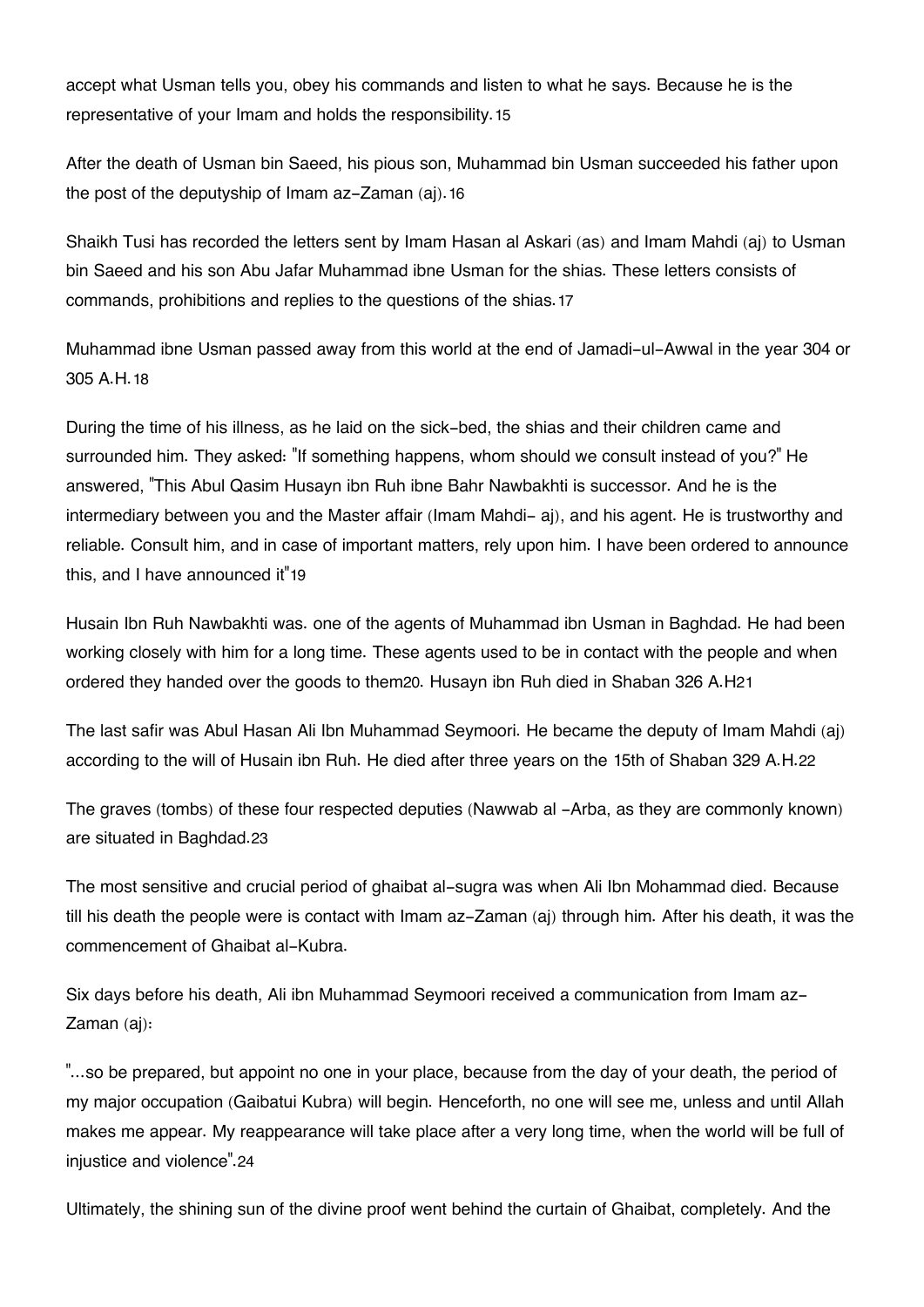period of communication with Hazrat (through Nawab al-Arba) came to an end. In spite of this (his Ghaibat) Hazrat Mahdi (aj) is the Imam of the time and Imam of the world. He is the Divine Proof. Even though his person may be hidden from our eyes but his commands are clear.

<span id="page-5-13"></span>Amirul Momineen Ali (as) announced from his pulpit at Kufa: "Even if the person of the Divine Proof is hidden while he guides the people, his knowledge and manners will be clear for them to follow"[25](#page-6-11)

It is clear that the knowledge and practice of Imam Asr (as) is impeccable like the Quran. As was the sunnat of the Holy Prophet (S). It is obligatory for the people of faith (muslims) to act upon the Quran and sunnat, and to refrain from what they prohibit. The Holy Prophet (S) said:

<span id="page-5-14"></span>"I leave behind two weighty things among you: The Book of Allah and my Progeny, my Ahlul Bayt If you adhere to those two you shall not go astray. And know that these two shall not separate till they meet me at Hauz (Kauthar)"[26](#page-6-12)

During the period of Ghaibat al-Kubra, when it is not possible to establish communication with Imam az-Zaman (as) at will, the people have been ordered to follow the true teachings of the Quran and Ahlul Bayt (as) through the pious and religious scholars and the just jurists. The people must follow them to know what obligations they are supposed to fulfill.

Imam as-Sadiq (as):

<span id="page-5-15"></span>"And among jurists (Fuqaha) are those who protect their selves (from sins) guard their religion, defy their carnal desires and are obedient to their master. It is incumbent upon the people to follow them. Such characteristics are found only in a few of them (Shias) and not all"[27](#page-6-13).

The jurists issue decrees for the people and explain to them truth about faith. They endeavour to fulfill the exalted duty of preparing the grounds for the reappearance of their master, Hazrat Mahdi (aj). So that by the coming of Hazrat (as) the Islamic faith may strengthen and that he may fill the earth with justice and equity.

- <span id="page-5-1"></span>[2.](#page-2-1) Kamaaluddin vol.2 Pg. 420,424.
- <span id="page-5-2"></span>[3.](#page-2-2) Al Fusoolul Muhimma Pg.292, Nurul Absaar Pg. 168.
- <span id="page-5-3"></span>[4.](#page-2-3) Wafayatui Ayaan vol.4 Pg 176.
- <span id="page-5-4"></span>[5.](#page-2-4) Najm-us-saaqib Pg. 41-98.
- <span id="page-5-5"></span>[6.](#page-2-5) Kamaaluddin Vol. 2 Pg. 431.
- <span id="page-5-6"></span>[7.](#page-2-6) Al Kaft Vol. 1 pg. 503.
- <span id="page-5-7"></span>[8.](#page-3-0) Quran: Sura Maryam, Ayat 12 and 30.
- <span id="page-5-9"></span><span id="page-5-8"></span>[9.](#page-3-1) Sura Maryam: 48-49.
- [10.](#page-3-1) Sura Qasas: 21-22.
- <span id="page-5-10"></span>[11.](#page-3-1) Sura Nisa: 157.
- <span id="page-5-12"></span><span id="page-5-11"></span>[12.](#page-3-2) Al Kafi Vol. 1 Pg.340; Ghaibat Nomani Pg. 180.

<span id="page-5-0"></span>[<sup>1.</sup>](#page-2-0) Kamaaluddin vol. 2, Pg. 428, 433 424,430.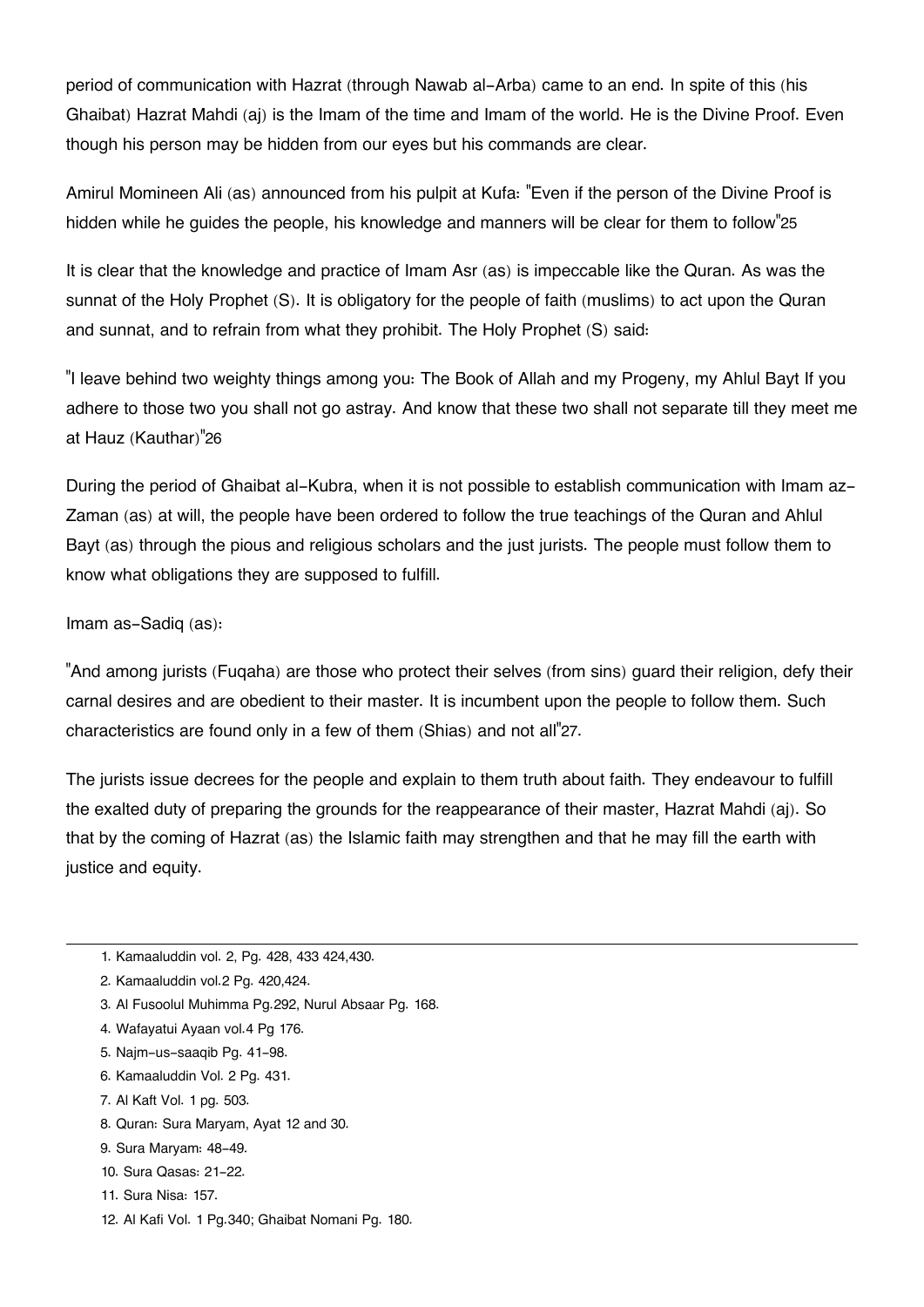- [13.](#page-3-3) Al Kafi Vol. 1 Pg. 340. Ayan ush shia Vol. 2 Pg. 46.
- <span id="page-6-0"></span>[14.](#page-3-4) Ghaibat al-Tusi Pg. 353
- <span id="page-6-1"></span>[15.](#page-4-0) Ghaibat al-Tusi Pg. 357.
- <span id="page-6-2"></span>[16.](#page-4-1) Ghaibat al-Tusi Pg. 362.
- <span id="page-6-3"></span>[17.](#page-4-2) Ghaibat al-Tusi Pg. 356.
- <span id="page-6-4"></span>[18.](#page-4-3) Ghaibat al-Tusi Pg.366.
- <span id="page-6-5"></span>[19.](#page-4-4) Ghaibat al-Tusi Pg. 371-372.
- <span id="page-6-6"></span>[20.](#page-4-5) Gaibat al-Tusi Pg. 369/372.
- <span id="page-6-7"></span>[21.](#page-4-5) Ghaibat al-Tusi Pg. 387.
- <span id="page-6-8"></span>[22.](#page-4-6) Ghaibat al-Tusi Pg. 394.
- <span id="page-6-9"></span>[23.](#page-4-7) Ghaibat al-Tusi Pgs. 358, 366. 376, 396.
- <span id="page-6-10"></span>[24.](#page-4-8) Kamaaluddin Vol.2 Pg.516; Ghaibat al-Tusi Pg.395.
- <span id="page-6-11"></span>[25.](#page-5-13) Kamaaluddin vol. I Pg.302.
- <span id="page-6-12"></span>[26.](#page-5-14) Yanabiul Mawaddah Pg. 35.
- <span id="page-6-13"></span>[27.](#page-5-15) Tafsir Al Imam Pg. 300.

# **The Earth Will Never Be Devoid of The Divine Proof**

Amirul Momineen Ali (as) said,

<span id="page-6-14"></span>"The earth shall never be devoid of the Divine Proof, He may be apparent and prominent or he may be concealed and hidden. And it is because of him that the proofs and signs of Allah are not wasted."[1](#page-7-0)

Imam Jafar as Sadiq (as) said:

<span id="page-6-15"></span>"The (Divine) Proof was existing before creation (of other things), during creation and after creation".[2](#page-7-1)

Imam Jafar as Sadiq (as) said:

<span id="page-6-16"></span>"Because Allah is great and mighty, He has never made the earth devoid of a just Imam".[3](#page-7-2)

Imam Jafar as Sadiq (as) said,

<span id="page-6-17"></span>"Even if two people remain on the earth. One of them shall be a Hujjat upon the other. And if one of them dies, it will be the Hujjat that remains".[4](#page-7-3)

Imam Ridha' (as) said,

<span id="page-6-18"></span>"Certainly, the earth shall never be devoid of one of us. Imams".[5](#page-7-4)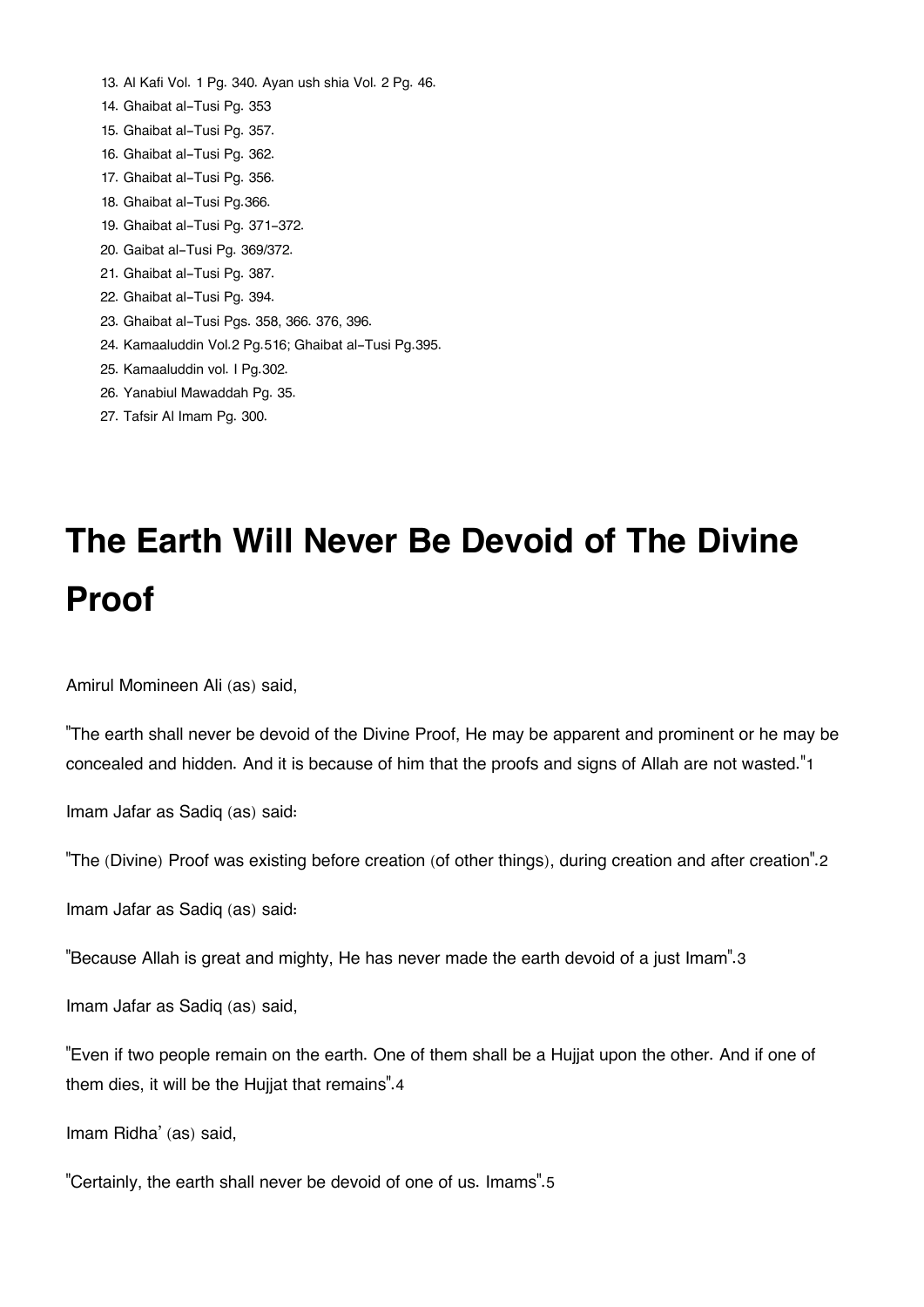- <span id="page-7-0"></span>[1.](#page-6-14) Kamaaluddm Vol.1 Pg. 291.
- <span id="page-7-1"></span>[2.](#page-6-15) Kamaaluddm Vol. I, Pg.231-232
- <span id="page-7-2"></span>[3.](#page-6-16) Kamaaluddin Vol. 1 Pg.229 and 234
- <span id="page-7-3"></span>[4.](#page-6-17) Kamaaluddin Vol.1 Pg.233
- <span id="page-7-4"></span>[5.](#page-6-18) Kamaaluddin Vol. II Pg.229.

## **Necessity Of Recognising the Imam Of The Time**

Usman Al Amri says:

"I asked Abu Muhammad Al Hasan bin Ali (as) when I was in his presence, regarding the saying of his forefathers (as) that,

'The earth shall never be devoid of Allah's proof upon His creatures till the day of quiyamat. And certainly one who dies without recognising the Imam of his time, dies the death of Ignorance".

He (as) said, "This is as true as the bright morning".

It was asked to him (as),

"O son of the Prophet (S), then who is the Hujjat and the Imam after you?".

He (as) said,

<span id="page-7-5"></span>"My son, Muhammad. He is the Imam and the Hujjat after me. One who dies without recognising him, dies the death of Ignorance".[1](#page-8-0)

<span id="page-7-6"></span>According to Imam Jafar as Sadiq (as) the death of ignorance is the death in a deviated and astrayed condition.[2](#page-8-1)

The importance of recognising the Imam of the time is also clear from the following tradition. When Zurarah asked Imam Jafar as Sadiq (as), "What should I do if I reach the time of his ghaibat ?".

Imam (as) replied, "Recite this Dua;

#### **O Allah, make me recognise Your Self.**

**Certainly if You do not make me recognise Your Self, I will not recognise Your Messenger.**

**O Allah make me recognise Your Prophet.**

**Certainly if you do not make me recognise Your Prophet, I**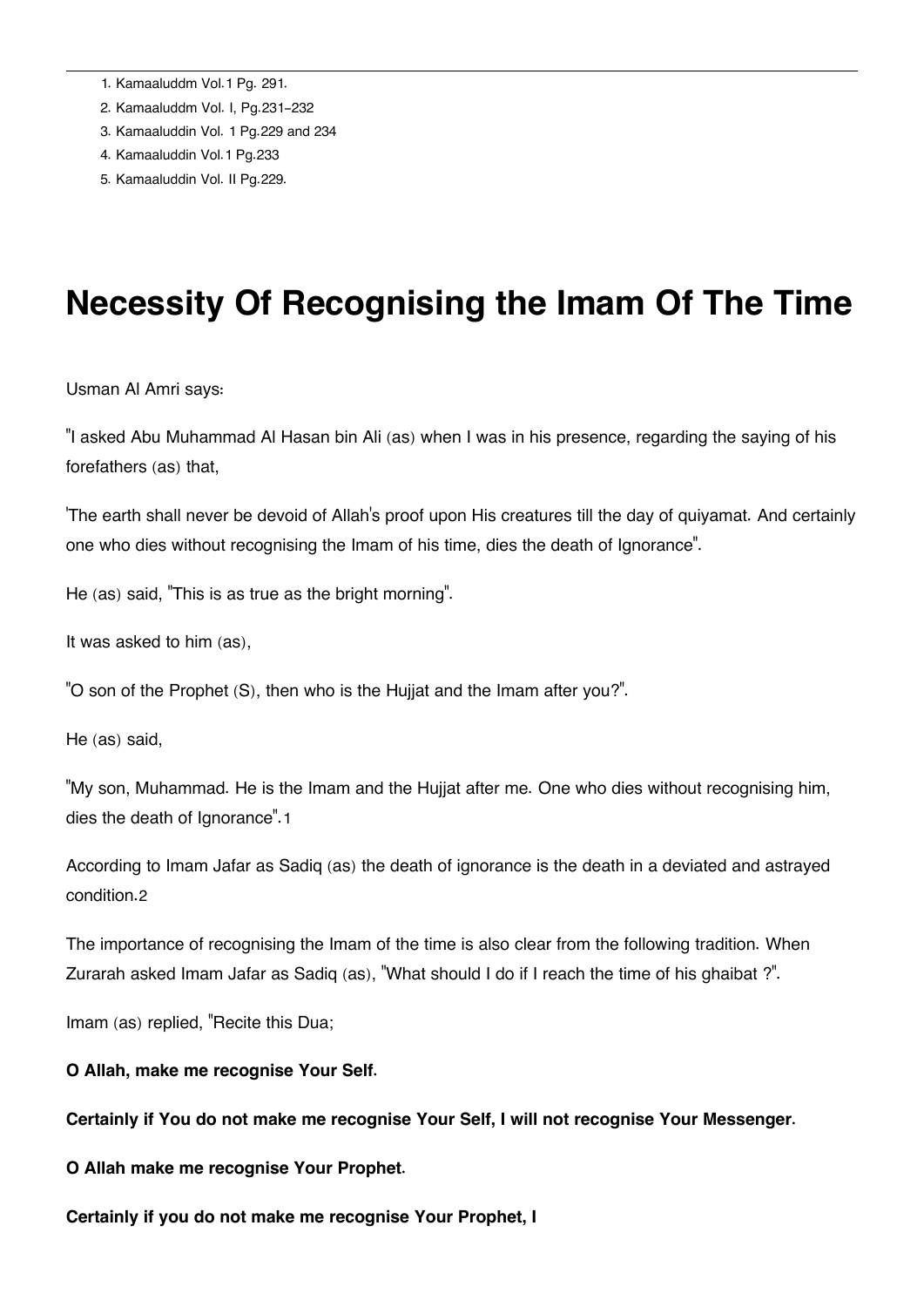**will not recognise Your Hujjat.**

**O Allah ! make me recognise Your Hujjat.**

**Certainly if You do not make me recognise Your Hujjat I**

<span id="page-8-3"></span>**will go astray in my religion."**[3](#page-8-2)

<span id="page-8-0"></span>[1.](#page-7-5) Kamaaluddin Vol.2 Pg.409, Kifayatul Asar Pg.292.

<span id="page-8-1"></span>[2.](#page-7-6) Al Kafi Vol.1 Pg.376.

<span id="page-8-2"></span>[3.](#page-8-3) Kamaaluddin Vol.2 Pg.342.343; Ghaibate Nomani Pg.166:Al- Kafi Vol. 1Pg 137.

## **Censure of Disbelief in Imam Mahdi (aj)**

The Holy Prophet (S) said,

<span id="page-8-7"></span>"One who disbelieves in the Qaem from my sons, disbelieves in me."[1](#page-8-4)

The Holy Prophet (S) said,

"The Qaem is from my Progeny (sons). His name is my name. And his kunniyat (agnomen) is my kunniyat. And his appearance is (like) my appearance. And his behaviour is (like) my behaviour. He will establish among the people my practice and my shariat. And he will call them towards the book of his Lord, the High and the Mighty. One who obeys him has obeyed me. And one who denies his 'ghaibat' has denied me."[2](#page-8-5)

<span id="page-8-8"></span>Imam Jafar as Sadiq (as) said:

<span id="page-8-9"></span>"One who believes in all Imams (as) from my forefathers and my sons, but denies Al Mahdi from my sons. He is like the one who believes in all the Prophets and denies Muhammad, sallallaho Alaihe wa Aalehi."[3](#page-8-6)

<span id="page-8-4"></span>[<sup>1.</sup>](#page-8-7) Kamaaluddin Vol.2 Pg.412.

<span id="page-8-5"></span>[<sup>2.</sup>](#page-8-8) Kamaaluddin Vol.2. Pg.411.

<span id="page-8-6"></span>[<sup>3.</sup>](#page-8-9) Kamaaluddin Vol.2. Pg. 338 and 411.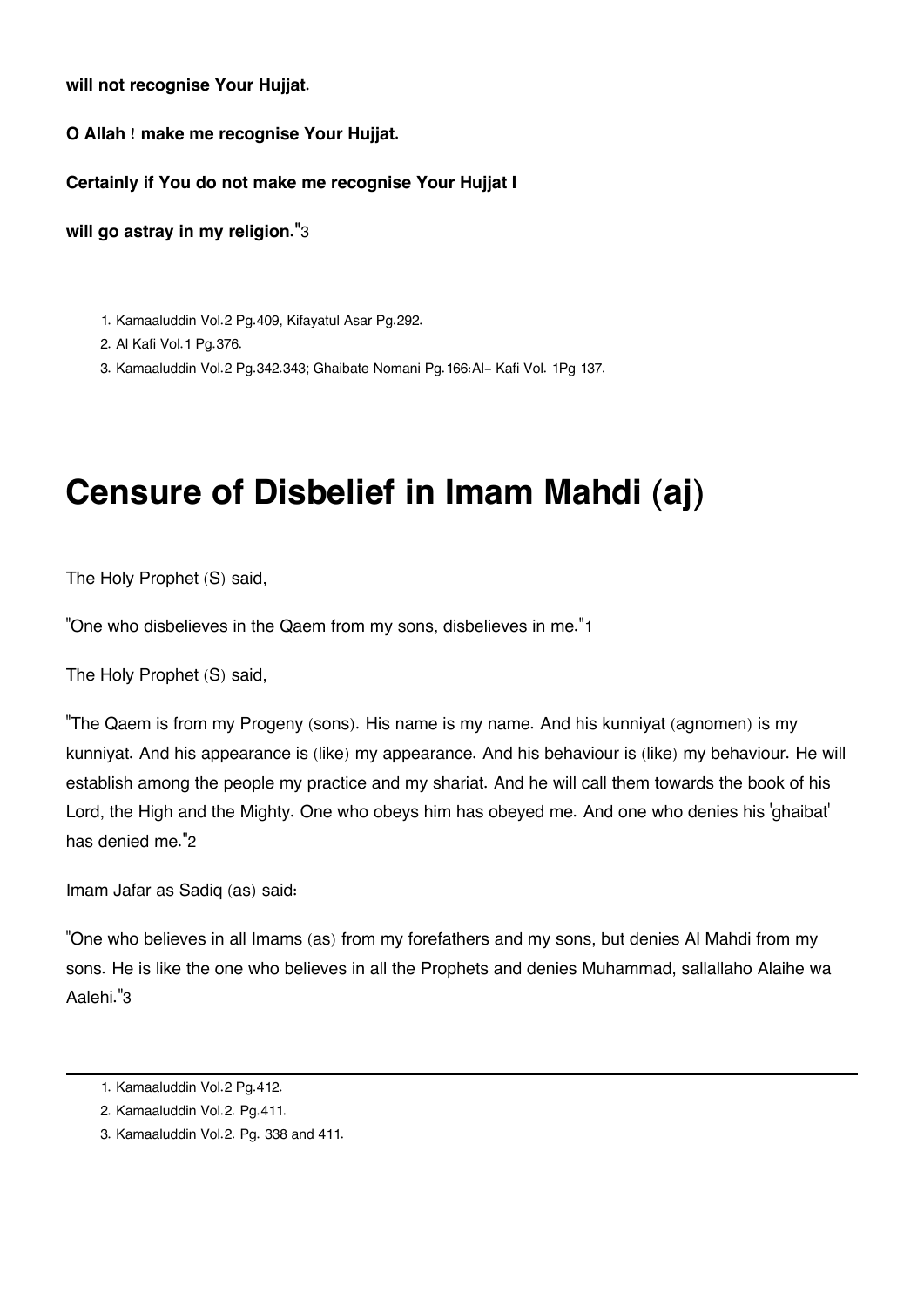## **Lineage Of Imam Mahdi (aj)**

The Holy Prophet (S) said,

<span id="page-9-5"></span>"Al Mahdi is from us, Ahlul Bayt."[1](#page-9-0)

The Holy Prophet (S) said,

<span id="page-9-6"></span>"Certainly, Ali Ibne Abi Talib Alaihis salaam is the Imam of my ummat and my vicegerant upon them after me. And of his sons is Al Qaem, Al Montazar. One, through whom Allah will fill the earth will justice and equity like it would have been filled with injustice and tyranny."[2](#page-9-1)

<span id="page-9-7"></span>"Al Mahdi is from the sons of Fatima."[3](#page-9-2)

Huzaifa says The Holy Prophet (S) has said,

"Even if one day remains for this world (to come to an end) Allah will prolong that day until he sends a man from my progeny (sons). His name shall be (like) my name." Salman asked, "From which of your sons, O Prophet of Allah?"He (S) replied, "From this son of mine", and thumped his hands upon Husain  $(as)^"4$  $(as)^"4$ 

<span id="page-9-8"></span>A Jew, named Nathal asked the Holy Prophet (S), "Inform me as to who is your successor? Because every Prophet had a successor and our Prophet Musa Ibne Imran (as) had designated Yusha Bin Nun as his successor."

The Holy Prophet (S) replied, "Yes my Vasi and the caliph after me is Ali bin Abi Talib and after him my grandsons Hasan and Husain, followed by nine of the offsprings of Husain. They are the holy Imams."

The Jew said, "O Muhammad, tell me their names."

<span id="page-9-9"></span>'Yes,' said the Prophet (S), "When Husain will pass away, then his son Ali, and after Ali his son Muhammad and after Muhammad his son Jafar and after Jafar his son Musa and after Musa his son Ali and after Ali, his son Muhammad and after Muhammad his son Ali after Ali his son Hasan and after Hasan his son Hujjat Ibnul Hasan. These are the twelve Imams. Their number is equal to the chiefs of Bani Israel"[5](#page-9-4)

<span id="page-9-0"></span>[<sup>1.</sup>](#page-9-5) Sunan Ibne Majah .VoL2 Pg.23, Al Mustadrak Vol. 4 Pg. 557.

<span id="page-9-1"></span>[<sup>2.</sup>](#page-9-6) Kamaaluddin Vol.1 Pg.288; Faraidus simtain Vol.2 Pg. 335-336.

<span id="page-9-2"></span>[<sup>3.</sup>](#page-9-7) Sunan Ibne Majah Vol.2 Pg.24.

<span id="page-9-3"></span>[<sup>4.</sup>](#page-9-8) Zakhaerul Uqba Pg.136 & 137: Faraidus Simtain Vol.2 Pg. 326.

<span id="page-9-4"></span>[<sup>5.</sup>](#page-9-9) Faraidus Simtain Vol.2 Pg.133, Kifayatul Asar Pg.13 & 14. Yanabiul Mawaddah Pg. 441.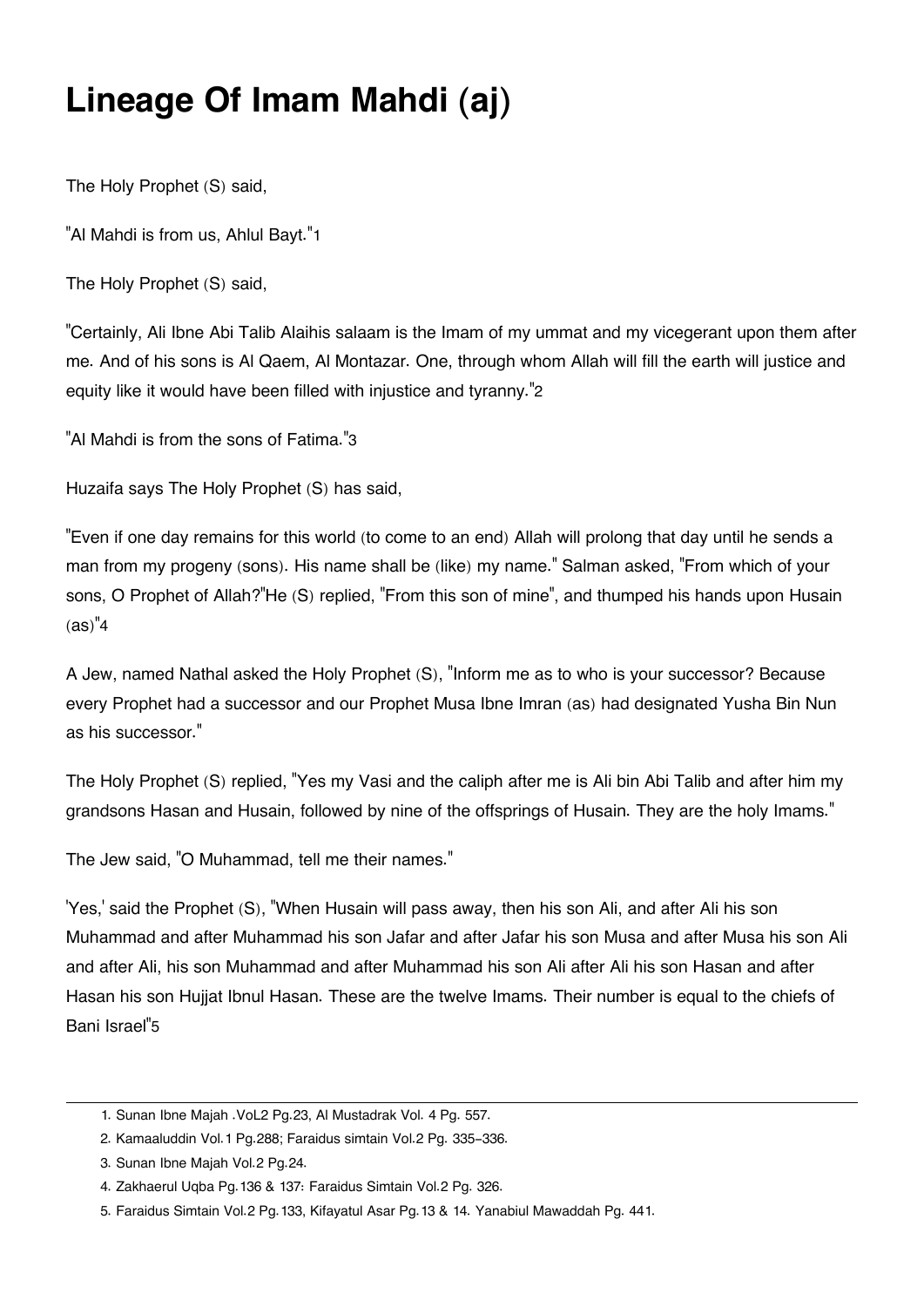## **Similarity Of Imam Mahdi To The Prophets**

The Holy Prophet (S) said,

"Al Mahdi is from my progeny. His name is the same as my name. And his kunniyat is the same as my kunniyat. In his physique and character he looks exactly like me. He will be in a state of occultation and there will be confusion (Hayra) in which people will wander about (deviate). Then he will come forth like a sharpy shooting star to fill the earth will justice and equity as it was filled before with injustice and inequity." [1](#page-10-0)

<span id="page-10-3"></span>Imam Muhammad Al Baqir (as) said,

"Certainly in the Qaem of the Progeny of Muhammad (S.A. W.S.) is the similarity to five prophets, Yunus bin Mutah, and Yusuf bin Yaqoob, and Musa, and Isa and Muhammad, salawatullahe Alaihim"

Thus, his similarity to Yunus bin Mutha is his reappearance after Ghaibat. He looked like a young man inspite of his advanced age. And, his similarity with Yusuf bin Yaqoob (as) is his ghaibat when he was away from the sight of the general, as well as the special people; due to the fear of his brothers.

His affair was hidden from his father. And in such a condition when there was no distance between his father and family and his friends. And his similarity with Musa (as) is persistent fear, and his prolonged ghaibat and a secret birth, and the feverent pleas of his shias after him, and his return by the permission of Allah, and his assistance by the people in subduing of the enemy.

And his similarity to Isa (as) is the controversy among the people with regard to him. A group of them says; 'He is not yet bom.' Another group says, "He is dead" and some say: "He was killed and crucified,"

<span id="page-10-4"></span>And his similarity with his own grandfather, Mustafa (S), is his advent with the sword. He shall slay the enemies of Allah and the Holy Prophet (S), and the unjust, and the tyrants."[2](#page-10-1)

Imam as-Sajyad (as) said,

<span id="page-10-5"></span>"In the Qaem is a similarity to Nuh (as) and that is his long life."[3](#page-10-2)

<span id="page-10-0"></span>[<sup>1.</sup>](#page-10-3) Kamaaluddin Vol.1 Pg.286. Faraidus Simtain Vol.2 Pg.335

<span id="page-10-1"></span>[<sup>2.</sup>](#page-10-4) Kamaaluddin Vol.1 Pg.327.

<span id="page-10-2"></span>[<sup>3.</sup>](#page-10-5) Kamaaluddin Vol.1, Pg.322. & Vol.2. Pg.524.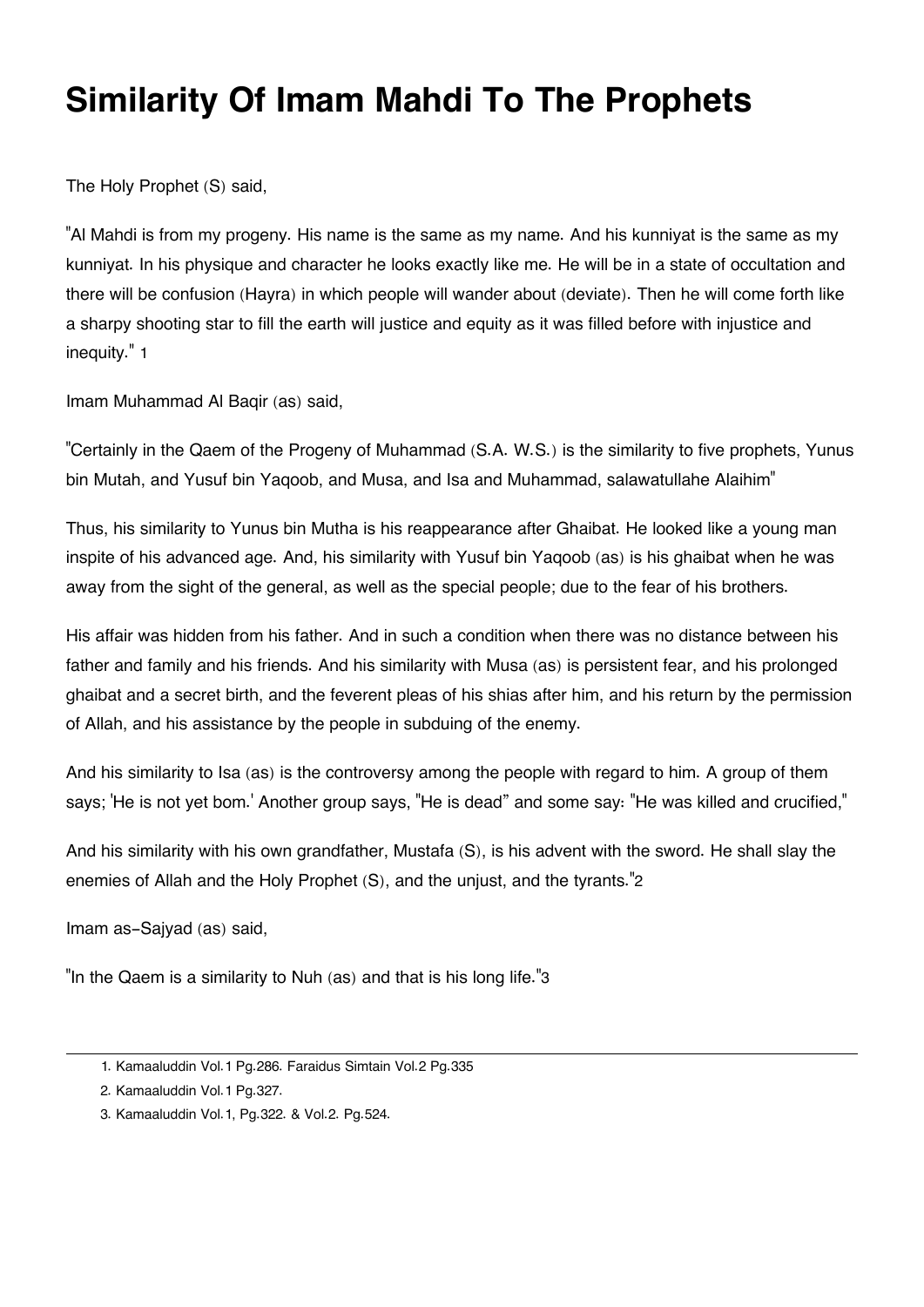## **Reasons For The Occultation Of Imam Mahdi (aj)**

### <span id="page-11-0"></span>**[1. Free From Allegience Of Every Tyrant](#page-11-0)**

Amirul Momineen Ali (as) said,

<span id="page-11-3"></span>"Certainly', when the Qaem from among us shall arise, he will not have the allegiance of any one upon his neck. It is for this reason that his birth is secret and his person is in Ghaibat."[1](#page-12-0)

It must be mentioned that all of our Imams had to pledge allegience to every tyrant ruler except for a short period during the rule of Umar ibne Abdul Aziz. This was because, on the face of it, it would seem that they are not against the ruler, In this way they could protect Islam. In the absence of popular support, the Imams were left alone and thus they entered into an understanding with the rulers. Thus even Imam Husain (as) for a particular period did not find it necessary to revolt against the regime of Muawiya.

In this regard Hazrat Mahdi (aj) says:

<span id="page-11-4"></span>"Verily each of my ancestors had the oath of allegience, upon their necks, of their contemporary tyrant rulers. But I will reappear at such a time that I will not have any tyrant's allegience upon my neck."[2](#page-12-1)

### <span id="page-11-1"></span>**[2. Test Of The People](#page-11-1)**

Imam al Kazim (as) said,

"My son! When the fifth descendant of the seventh of the Imams is not visible to you ! It is when Allah will test your belief. Ghaibat is inevitable for the Master of this affair.

<span id="page-11-5"></span>Till the time when the religion is completely transformed, and only a few people will have belief in him. My son! That Ghaibat, It is a trial through which Allah, the Almighty tests His servants."[3](#page-12-2)

### <span id="page-11-2"></span>**[3. Fear Of The Enemy](#page-11-2)**

Imam Musa al-Kazim (as) said,

<span id="page-11-6"></span>"The Qaem is the one who will purify the earth from the enemies of Allah, the High and the Mighty. And he will fill the earth will justice and equity just as it is filled with injustice and tyranny. He is the fifth of my descendants. He will go into occultation due to the fear of his own (life)."[4](#page-12-3)

According to common sense it is necessary for man not to throw away his precious life without a legitimate aim. Thus, the prophets (as) and the Imams (as) have taught the people that it is their duty to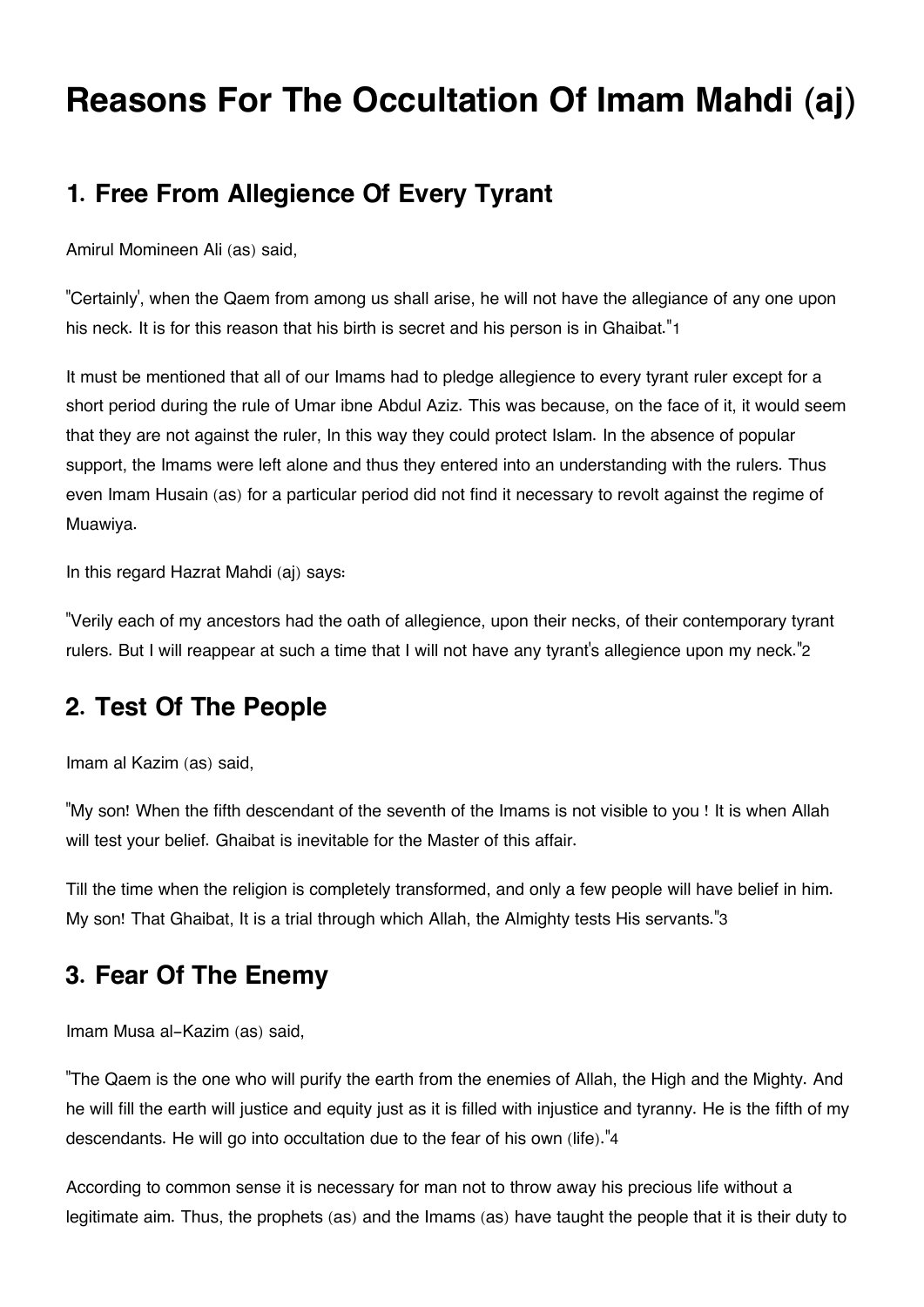protect their life under every circumstance and should never put their life in danger. Therefore it is the duty of the last of these exalted personalities to protect himself till the time of his reappearance when he will establish the new world order.

### <span id="page-12-4"></span>**[4. Weakness And Lack Of Co-operation Of The People](#page-12-4)**

Imam Mahdi (aj) said.

<span id="page-12-6"></span>"If our shias; may Allah help them in His obedience; would have fulfilled their covenant with united hearts then there would have. been no delay in our meeting, and they would have been blessed with our visitation at the earliest, along with the recognition of truth and confirmation of our rights."[5](#page-12-5)

- <span id="page-12-2"></span>[3.](#page-11-5) Ghaibat al-Toosi Pg.166 & 337. Al Kafi vol.1 Pg.336. Kamaaluddin vol.2 Pg.359 and 360. Kifayatul Asar Pg.264-265.
- <span id="page-12-3"></span>[4.](#page-11-6) Kamaaluddin vol.2 Pg.361. Kifayatul Asar Pg.265-266.
- <span id="page-12-5"></span>[5.](#page-12-6) Al Ihtejaj vol.2 Pg.602.

## **Benefits Of Imam Mahdi (aj) During His Ghaibat**

Imam Mahdi (aj) said,

<span id="page-12-9"></span>"As for deriving benefit from me in my occupation, (it) is like deriving benefit from the sun when it hides behind the clouds."[1](#page-13-0)

### <span id="page-12-7"></span>**[Favours Of Imam Mahdi \(aj\) Upon His Shias](#page-12-7)**

Imam Mahdi (aj) says,

<span id="page-12-10"></span>"Surely, we do not neglect your condition nor are we forgetful of your remembrance. Had it not been so, then, terrible calamities would have struck you and your enemies would have destroyed you."[2](#page-13-1)

### <span id="page-12-8"></span>**[Awaiting For The Reappearance Of Imam Mahdi \(aj\)](#page-12-8)**

The Holy Prophet (S) said,

<span id="page-12-11"></span>"The best worship is to await for the reappearance."[3](#page-14-0)

<span id="page-12-0"></span>[<sup>1.</sup>](#page-11-3) Kamaaluddin Vol.1. Pg.303

<span id="page-12-1"></span>[<sup>2.</sup>](#page-11-4) Ghaibat Tusi Pg.292, Kamaaluddin VoL2. Pg.485.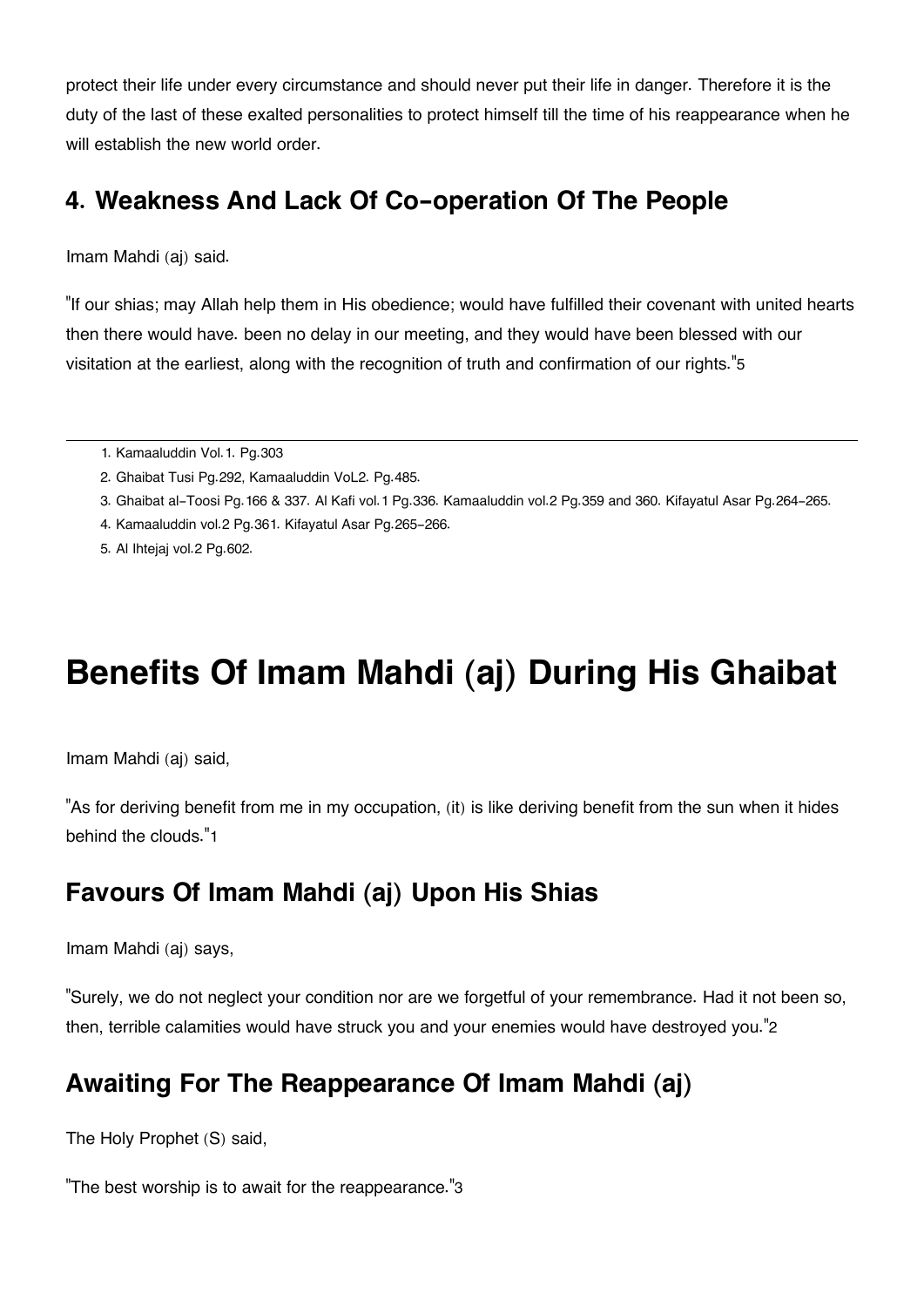Amirul Momineen Ali (as) said,

<span id="page-13-4"></span>"Await for the reappearance and do not despair of the divine mercy. Because the best deed in the eyes of Allah, the Great and the Mighty is to wait for the Reappearance. It is the duty of those who are believers."[4](#page-14-1)

Imam as-Sajjad (as) said.

<span id="page-13-5"></span>"The greatest success is to wait for the reappearance"[5](#page-14-2)

Imam Jafar as-Sadiq (as) said,

<span id="page-13-6"></span>"Those of you who die on this affair (shia faith) while you are in a condition of awaiting, are like those who has served the Qaem (as) in his tent."[6](#page-14-3)

Imam Al-Jawad (as) said,

<span id="page-13-7"></span>"Certainly the Qaem from among us is the Mahdi. Awaiting for whom is obligatory during (his) ghaibat and obeying him is obligatory after his reappearance. And he is the third of my descendants."[7](#page-14-4)

Imam as Sadiq (as) said,

<span id="page-13-8"></span>"One who desires to be among the companions of the Qaem, must await, adopt piety and behave courteously. If he dies in such a condition before the advent of Qaem, then his reward will be similar to the one who attains his era. Hence, congratulations to you all for your relentless awaiting."[8](#page-14-5)

### <span id="page-13-2"></span>**[Be Prepared For Being Among The Helpers Of Imam Mahdi](#page-13-2)**

#### *"O You who believe! be patient and excel in patience and remain steadfast and be careful of (your duty to ) Allah, that you may be successful". (Surah Ali Imran, 3: 200)*

Hazrat Imam Baqir (as) explains the tafseer of this ayat :

<span id="page-13-9"></span>"Have patience in fulfilling the religious obligations, Excel in patience in facing your enemies. And be in contact with your Imam who is awaited".[9](#page-14-6)

### <span id="page-13-3"></span>**[In Service Of Imam Mahdi \(aj\)](#page-13-3)**

Imam Jafar as Sadiq (as) said,

<span id="page-13-10"></span><span id="page-13-1"></span><span id="page-13-0"></span>"If I am able to reach him, I shall serve him for my whole life."[10](#page-14-7)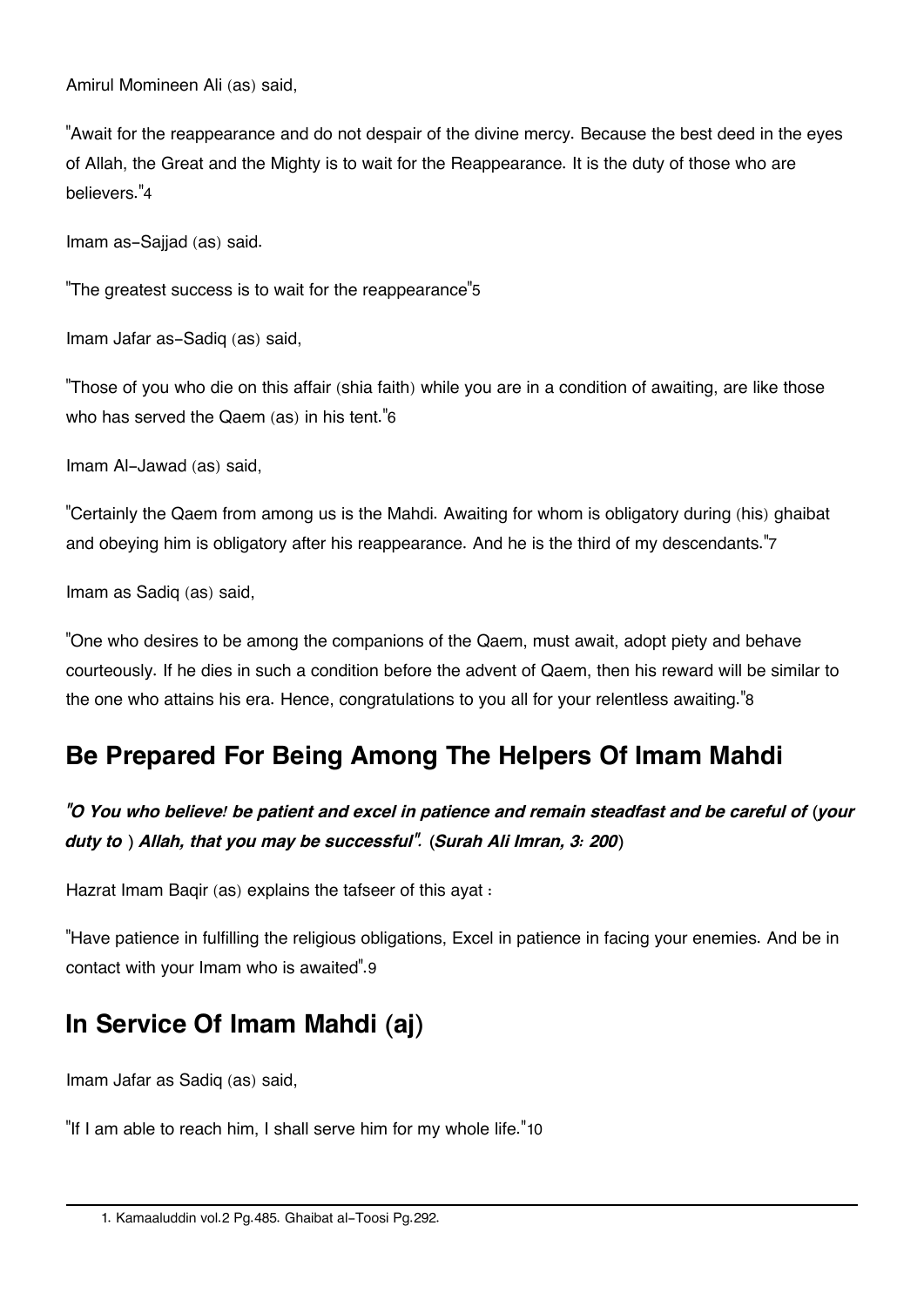- [2.](#page-12-10) Al Ihtejaj vol.2 Pg.598.
- <span id="page-14-0"></span>[3.](#page-12-11) Kamaaluddin vol.1 Pg.287, Faraidus Simtain vol.2 Pg.335
- <span id="page-14-1"></span>[4.](#page-13-4) Al Khisaal vol.2 Pg.616
- <span id="page-14-2"></span>[5.](#page-13-5) Al Ihtejaj vol.2 Pg.154. Kamaaluddin vol.1 Pg.320
- <span id="page-14-3"></span>[6.](#page-13-6) Ghaibat al-Nomani Pg.200
- <span id="page-14-4"></span>[7.](#page-13-7) Kamaaluddin, vol.2 Pg.377
- <span id="page-14-5"></span>[8.](#page-13-8) Ghaibat al-Nomani Pg.200.
- <span id="page-14-7"></span><span id="page-14-6"></span>[9.](#page-13-9) Ghaibat al-Nomani. pg.27, Yanabiul Mawadda pg.421
- [10.](#page-13-10) Ghaibat al-Nomani Pg.245

# **Religiousness During The Occultation Of Imam Mahdi**

The Holy Prophet (S) said:

<span id="page-14-9"></span>"O Ali know that the most strangest of the people of Imaan and the greatest of them in certainty are those people who will be in Aakheruzzamaan (the last period of time). They will not meet the Prophet. And their Imam will be hidden from them. But they will believe (only) due to black upon white."[1](#page-16-0)

The "black upon white" means the writings on paper. It means that these people will believe in the Quran and the sunnat as recorded in the books, even though they may not see their Imam (as).

Imam Jafar as-Sadiq (as) said:

<span id="page-14-10"></span>"Certainty, the master of this affair has an occupation. Then those who are the pious servants of Allah, will hold firmly to their faith".[2](#page-16-1)

Imam Musa al-Kazim (as) said:

"Blessed are our followers (the shiites) who during the time of occupation (Ghaybah) of the Imam of the Age, identify themselves with our Authority (wilayah) and keep away from our enemies. They belong to us and we belong to them. They have accepted our leadership and we are pleased with their adherence. Therefore, blessed are they. I swear to Allah that they will be with us in our rank in Paradise".[3](#page-16-2)

<span id="page-14-11"></span>It is related from Imam Jafar as-Sadiq (as) that the following dua must be recited during the time of ghaibat.

<span id="page-14-12"></span><span id="page-14-8"></span>"O Allah ! O Beneficient ! O Merciful ! O the knower of the thoughts (of the hearts) ! make my heart firm upon your religion."[4](#page-16-3)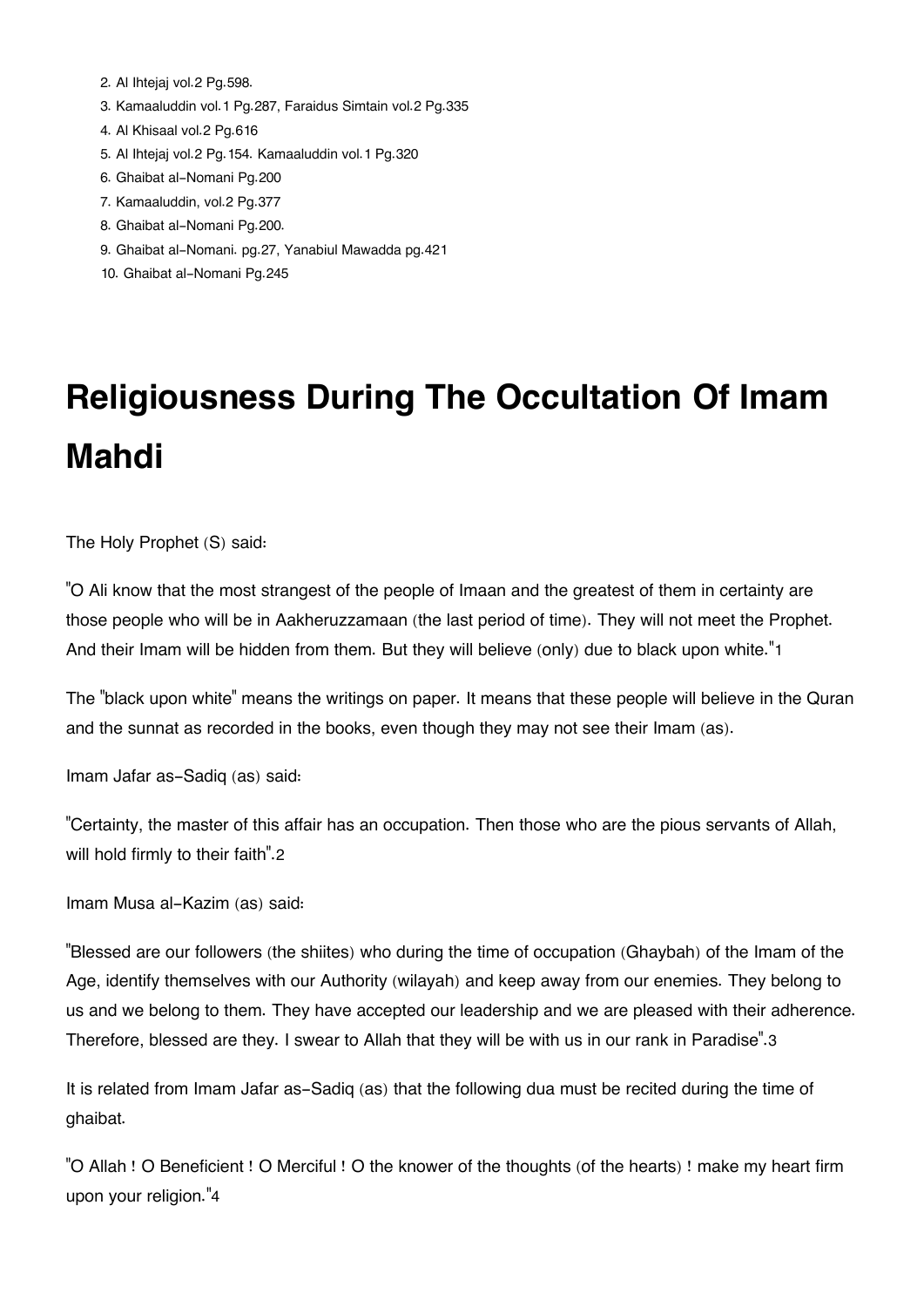### **[Longing For Imam Mahdi \(aj\)](#page-14-8)**

Hazrat Imam Hasan al-Askari (as) said, regarding his son Imam Mahdi (aj):

<span id="page-15-3"></span>"And know that! Those who are obedient and pious will rush towards him like the birds head for their nests."[5](#page-16-4)

### <span id="page-15-0"></span>**[Sorrow And Grief Of Imam Mahdi \(aj\)](#page-15-0)**

Imam Ridha' (as) said:

"The most pious of believing men and women are those who are sorrowful for the (time of) flowing water (Imam Mahdi- aj)"

Flowing water indicates that it is a part of the ayat:

#### *"Say! Have you considered if your water should go down, who is if then that will bring you flowing water?" (Sura Al Mulk, 67:30)*

According to Imam as-Sadiq (as) "the flowing water" in this Ayat means Hazrat Mahdi (aj). Hence the exegesis of this Ayat is as follows:

<span id="page-15-4"></span>"Say, if your Imam (as) goes into ghaibat, who is it that will bring back your Imam to you. Who, like a gushing spring will teach you what is haraam and what is halal, and quench you thirst with good tidings (news) of the sky and the earth."[6](#page-16-5)

### <span id="page-15-1"></span>**[Weeping For Imam Mahdi \(aj\)](#page-15-1)**

Imam Jafar as Sadiq (as) said:

<span id="page-15-5"></span>"Know him ! The one who would be hidden from you in your time until it would be said, He is dead! He is killed ! He has gone into wilderness. And the eyes of the believers will be tearful."[7](#page-16-6)

### <span id="page-15-2"></span>**[Praying For The Early Reappearance Of Imam Mahdi \(aj\)](#page-15-2)**

Imam Hasan al-Askari (as) said,

"By Allah they do not truly wish for his reappearance, and do not attain salvation. Except those, whom Allah the

<span id="page-15-6"></span>High and the Mighty, has made firm upon the sayings of their Imams, and gave them the tawfeeq (opportunity) to pray for the hastening of the reappearance."[8](#page-16-7)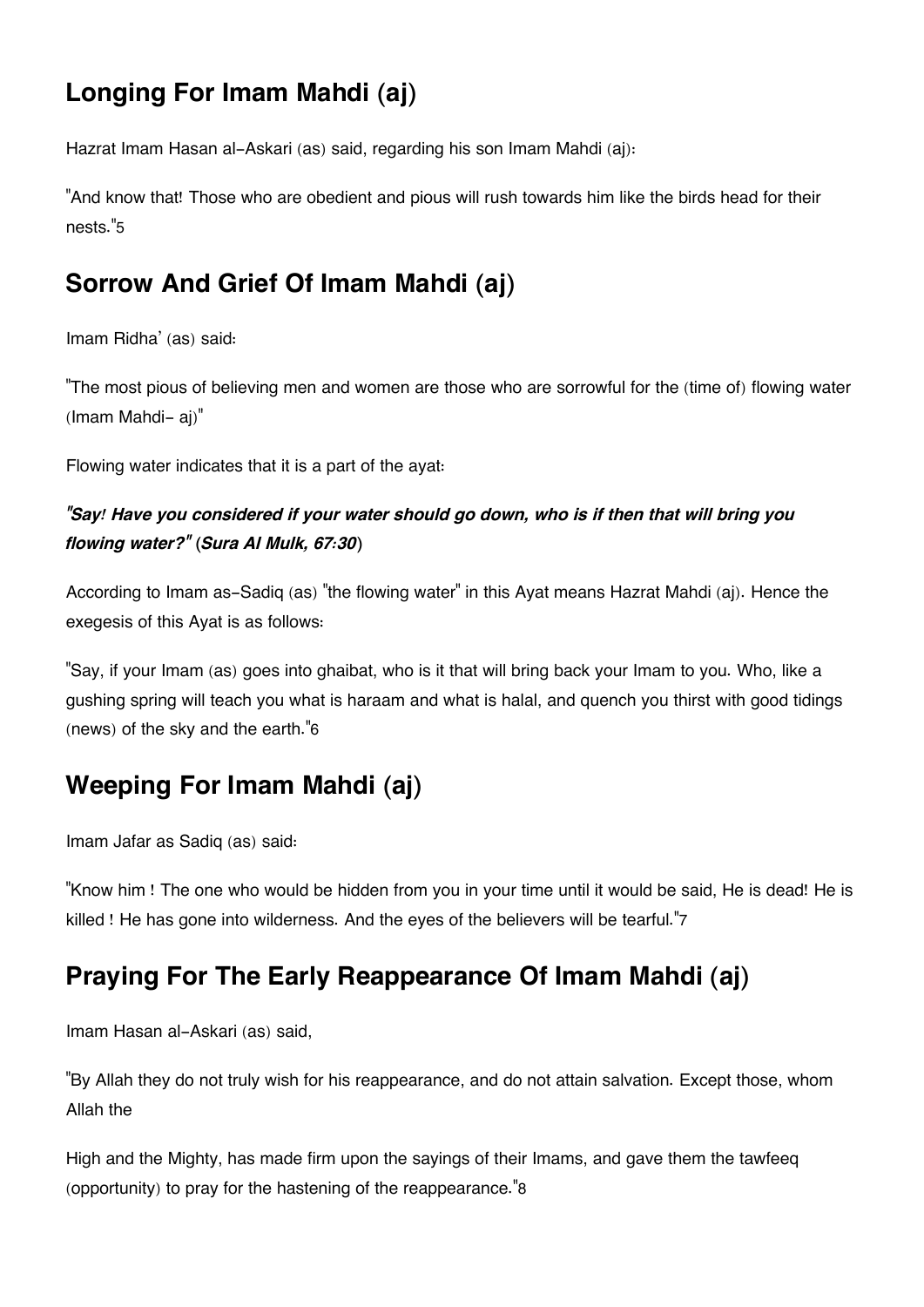Imam Mahdi (aj) says:

<span id="page-16-9"></span>"And pray more for an early reappearance. For certainly, in it, is your success."[9](#page-16-8)

- <span id="page-16-0"></span>[1.](#page-14-9) Kamaaluddin vol.1 Pg.288
- <span id="page-16-1"></span>[2.](#page-14-10) Al Kafi vol.1 Pg.335 and 336, Ghaibat al-Toosi Pg.455. Ghaibat- e-Nomani Pg.169
- <span id="page-16-2"></span>[3.](#page-14-11) Kamaaluddin vol.2 Pg.361. Kifayatul Asar Pg.265-266
- <span id="page-16-3"></span>[4.](#page-14-12) Kamaaluddin vol.2 Pg.352
- <span id="page-16-4"></span>[5.](#page-15-3) Kamaaluddin vol.2 Pg.448
- <span id="page-16-5"></span>[6.](#page-15-4) Refer Kamaaluddin Pg.325-326.
- <span id="page-16-6"></span>[7.](#page-15-5) Ghaibat al-Nomani Pg.152. 153
- <span id="page-16-7"></span>[8.](#page-15-6) Kamaaluddin vol.2 Pg.384
- <span id="page-16-8"></span>[9.](#page-16-9) Kamaaluddin vol.2 Pg.485, Ghaibat al-Toosi pg.292-293

## **Advent Of Imam Mahdi (aj)**

The Holy Prophet (S) said,

<span id="page-16-10"></span>"Even if a single day remains for quiyamat, Allah will send a man from my Ahlul'Bayt. He will fill the earth with justice just like it is filled with tyranny."[1](#page-18-0)

Dibil Ibne Ali al-Khuzai says:

When I was reciting the Qasida (Panegeric) before my master, Ridha' (as), I reached to the following lines:

*" I hope in the advent of my Imam. Who will rise up with the name of Allah and the divine blessings will accompany him.*

*He will separate the truth from falsehood (for us) and he will reward and punish."*

Imam (as) said to me:

"O Khuzaee! Ruhul Qudus (the angel) has made you recite these two couplets. Do you know who this Imam is? One who will rise?"

I replied,

"No my master, I only know that one of you, Imams will rise up and clear the earth of all injustise and fill it will equity."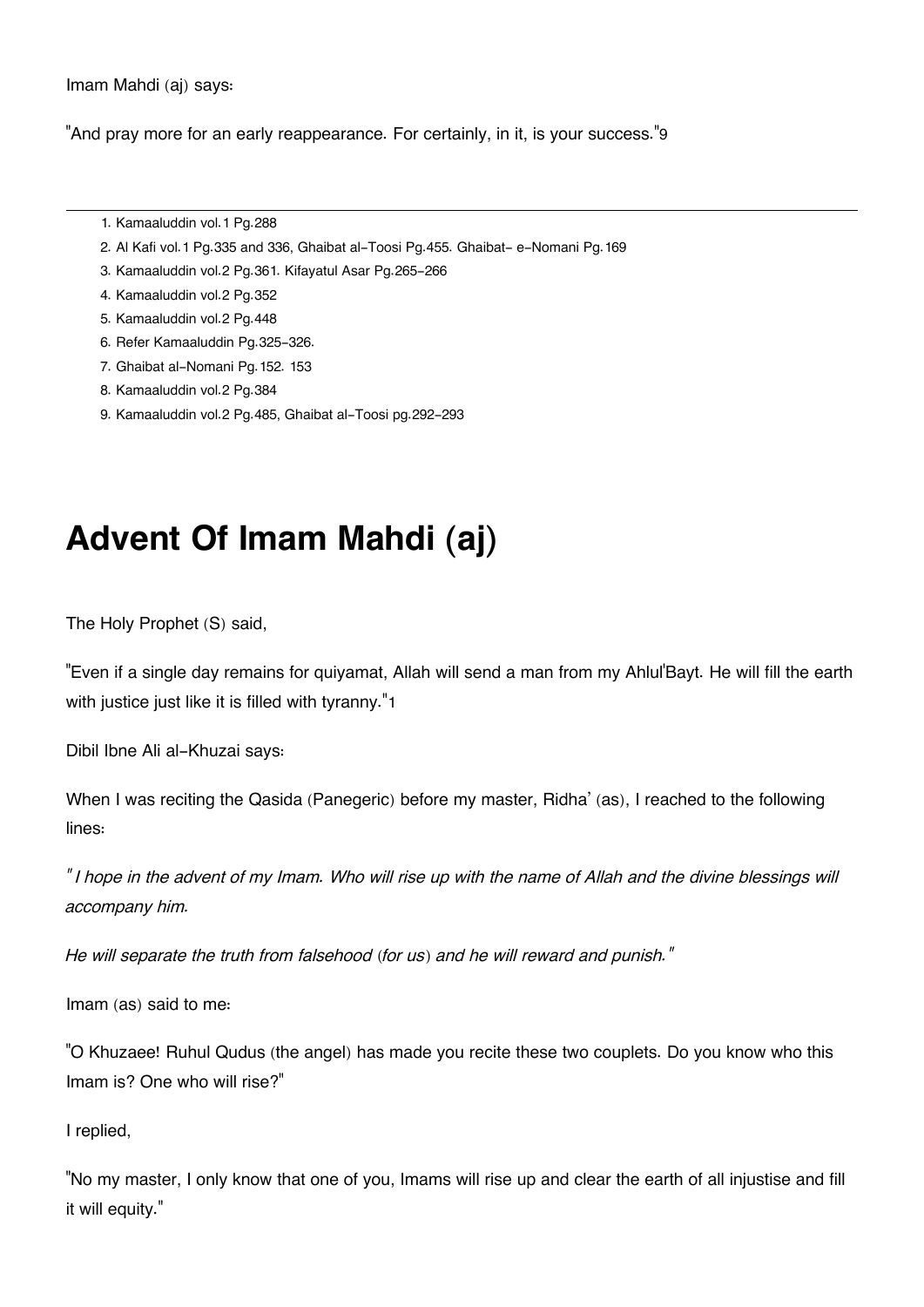Imam Ridha' (as) said,

"O Dibil after me my son Muhammad shall be the Imam and after him his son Ali, and after him his son Hasan al Askari, and after him his son Al-Qaim who shall be the awaited one during the period of his ghaibat. And when he shall be revealed, all the world shall bow down to him. Even if a single day remains for this world, Allah the High and the Mighty shall prolong this day till he will appear and fill the earth with justice as it has been filled with tyranny. And who knows when it will come to pass! I have heard it from my father, (who had heard it) from his father, and they had heard it from the Messenger of Allah (S) when he was asked, "O Prophet of Allah (S) when will the Qaem of your progeny arise?

He (S) had replied,

<span id="page-17-2"></span>*"His likeness is to the Hour (Quiyamat), '.....none but He shall manifest it at its time; it will be momentous in the heavens and the earth; it will not come on you but of a sudden'." (Sura Araf 7:187)*[2](#page-18-1)

#### <span id="page-17-0"></span>**[Universal Government Of Imam Mahdi \(aj\)](#page-17-0)**

Holy Prophet (S) said, "My Caliphs are my legatees and the proofs of Allah upon the creatures, after me they are twelve. The first of them is my brother and the last of them is my (grand) son"

He was asked, "O Prophet of Allah, which brother of yours" He replied, "Ali Ibn Abu Talib"

Again he was asked, "And which Son?"

He said, "Al Mahdi is the one who will fill the earth with justice and equity just like it had been filled with injustice and tyranny. I swear by the one who has sent me as the giver of good tidings, even is a single day remains for the world (to end), Allah shall prolong that day till he sends (to it) my son Mahdi. Then Ruhullah (spirit) Isa ibne Maryam will descend and perform prayers behind him. The earth shall be illuminated by his radiance and his authority shall stretch from the east to the west."[3](#page-18-2)

### <span id="page-17-3"></span><span id="page-17-1"></span>**[Merits of the Rule of Imam Mahdi \(aj\)](#page-17-1)**

Amirul Momineen Ali (as) said,

<span id="page-17-4"></span>"He will direct desires towards (the path of) guidance while people will have turned guidance towards desires, and he will turn their views to the direction of the Quran while the people will have turned the Quran to their views."[4](#page-18-3)

<span id="page-17-5"></span>According to the submission of Ibne Abil Hadid, this saying refers to Hazrat Mahdi (aj)[5](#page-18-4)

Imam Jafar as-Sadiq (as) said,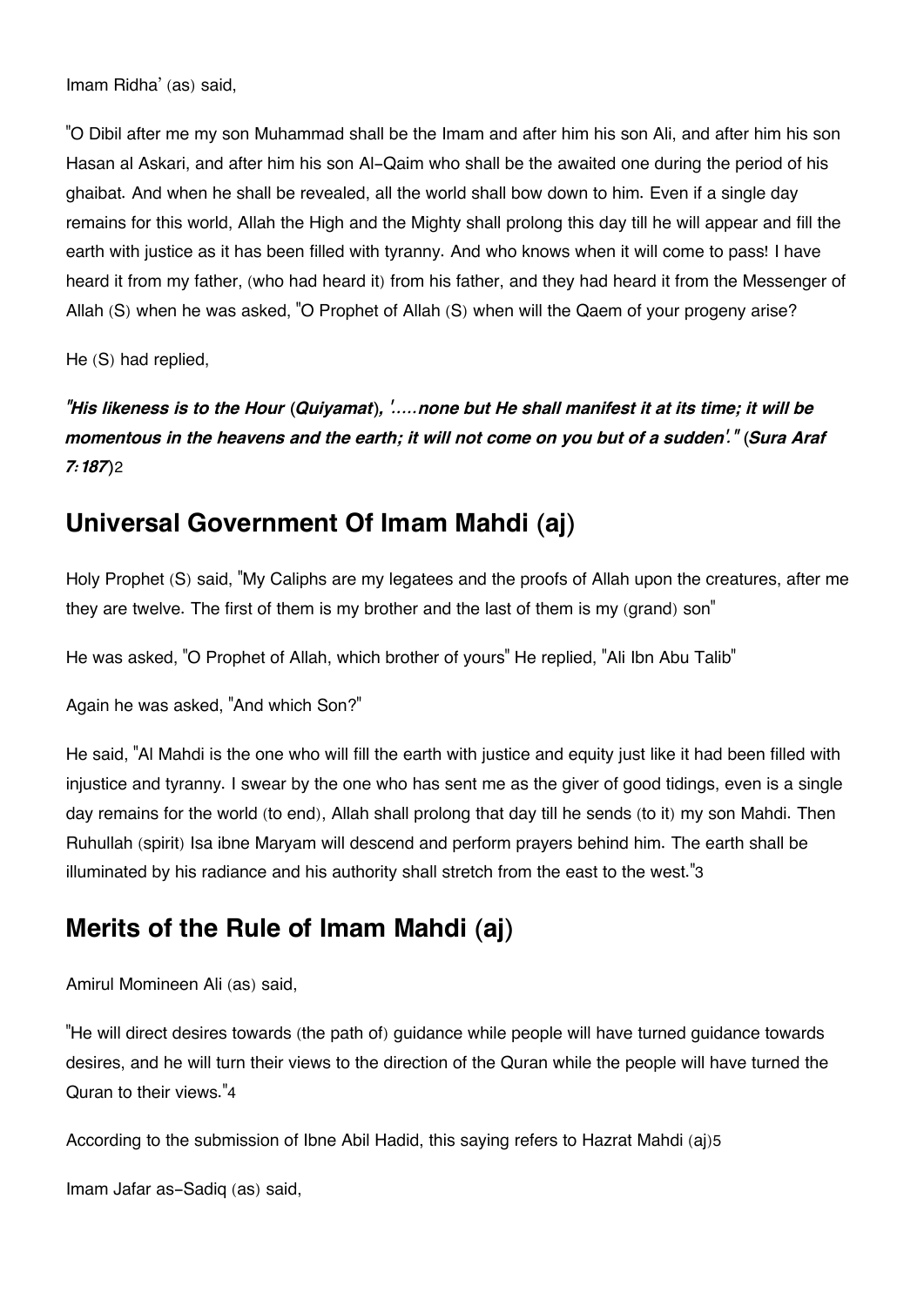<span id="page-18-7"></span>"When the Qaem shall arise, he will rule with justice, the tyrants of his time shall fear him, the righteous will be safe, the earth shall reveal its treasures, all the truth- seekers will seek his company and no follower of any religion would remain except that they see Islam and declare their faith in it."[6](#page-18-5)

Imam Ridha' (as) said,

<span id="page-18-8"></span>"The fourth of my descendants is the son of the chaste maid. Allah shall purify the earth from every atrocity through him and rid it of every injustice. He is the one whose birth shall be doubted. He will have an occupation before his reappearance. When he reappears, the earth will light up with his brilliance. And he will establish the scales of justice among the people. Then, (among men), one will not oppress the other."[7](#page-18-6)

- <span id="page-18-0"></span>[1.](#page-16-10) Sunan Abu Dawood vol.4 Pg.107
- <span id="page-18-1"></span>[2.](#page-17-2) Kamaaluddin vol.2 Pg.372-373, Faraidus Simtain vol.2. Pg.337- 338. Al Fusool al Mohimma Pg. 250-251.
- <span id="page-18-2"></span>[3.](#page-17-3) Faraidus Simtam vol.2 Pg.312
- <span id="page-18-3"></span>[4.](#page-17-4) Nahjut Balagha, sermon no, 138
- <span id="page-18-4"></span>[5.](#page-17-5) Sharhe Nafyul Balagha vol.9. Pg.40
- <span id="page-18-5"></span>[6.](#page-18-7) Kashful Ghumma vol.3. Pg.255
- <span id="page-18-6"></span>[7.](#page-18-8) Faraidus Simtain vol.2. Pg.336

## **Bibliography**

- 1. The Holy Quran
- 2. Ibne Abil Hadid Sharh Nahjul Balagha
- 3. Ibne Majah Sunan
- 4. Ibne Khallikan Wafayat-Ul-Ayan
- 5. Ibne Sabbagh Fusulul Muhimma
- 6. Abu Dawood Sunan Abi Dawood
- 7. Arbili Kashful Ghumma
- 8. Amin Amili Ay anus Shia
- 9. Hakim Nishapuri Mustadrak Ala Sahiain